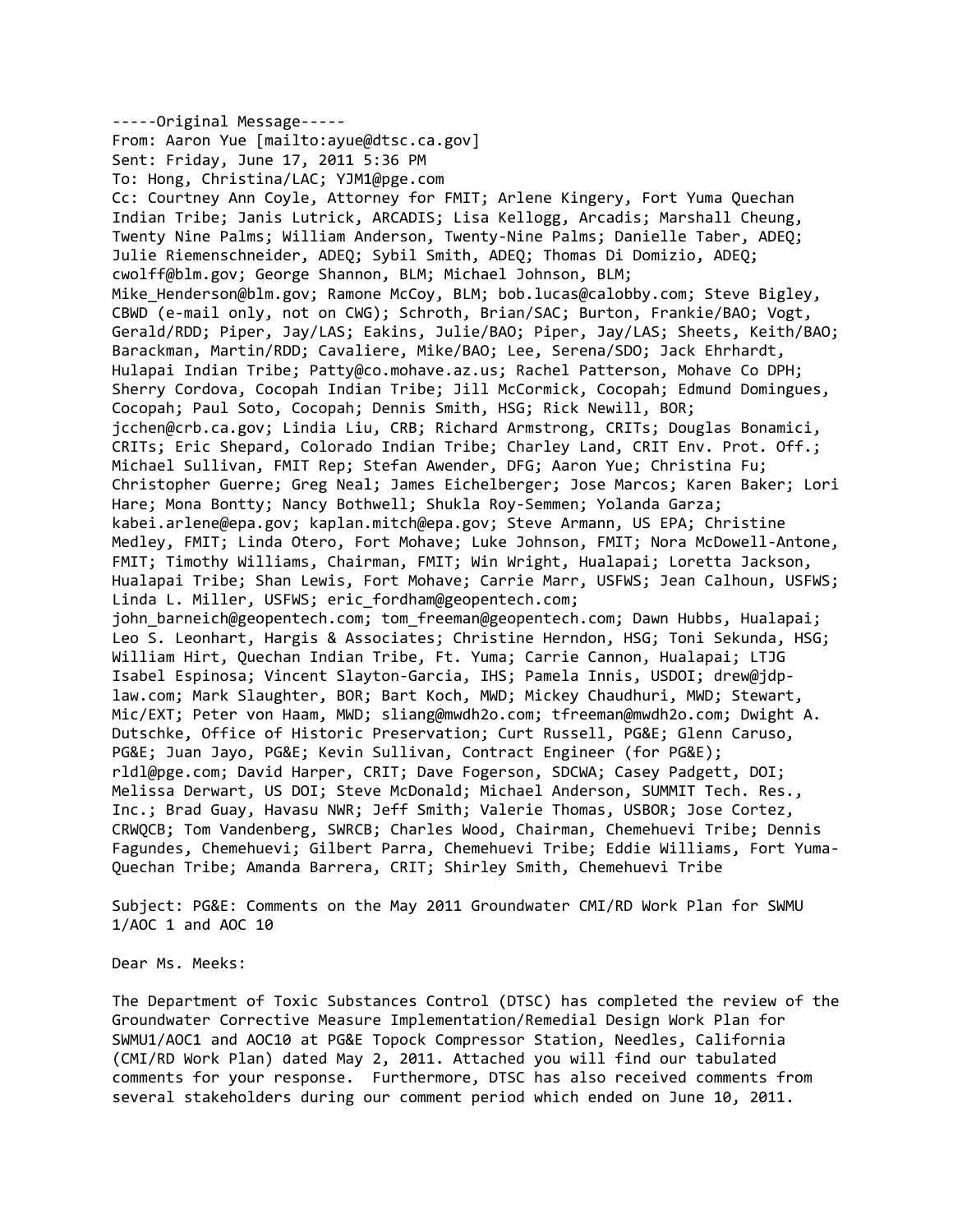Their comments, including Arizona Department of Environmental Quality, Fort Mojave Indian Tribe, Hualapai Indian Tribe, and MWD of Southern California, are attached for your review and response as well.

DTSC also notes that the Department of Interior has separately transmitted their comments to you this morning. For completeness, DTSC has also included their comments in this transmission.

If you have any questions regarding our comments or the stakeholders' comments, please feel free to contact me.

Sincerely,

Aaron Yue Senior Hazardous Substances Engineer Office of Geology Cypress, California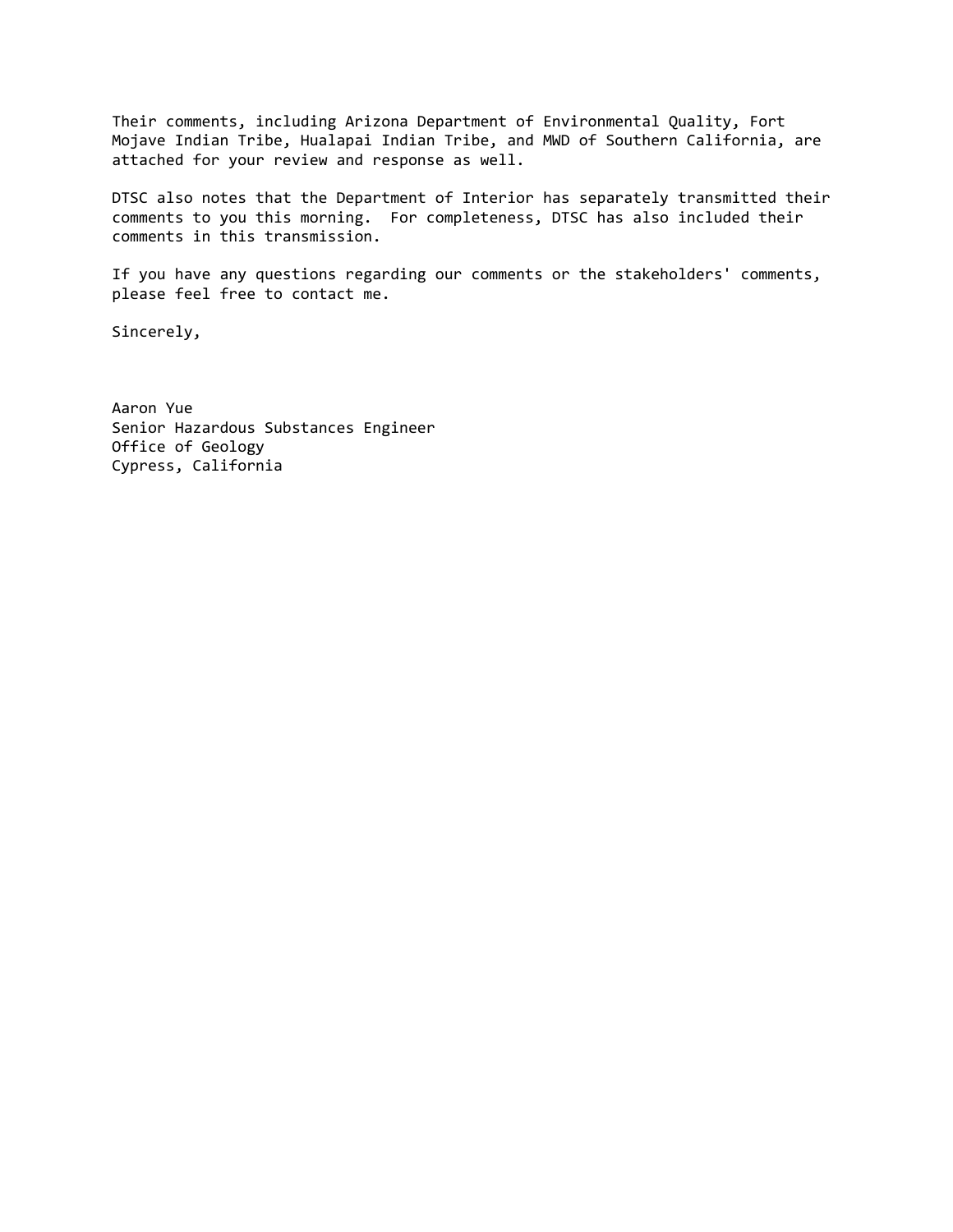| <b>Comment</b><br><b>Number</b> | <b>Location in CMI/RD</b><br><b>Work Plan</b> | <b>Reference Text</b> | <b>Comment</b>                                                                                                                                                                                                                                                                                                                                                                                                                                                                                                                                                                                                                                                                                                                                                                                                                                                                                                                                                                                                                               |
|---------------------------------|-----------------------------------------------|-----------------------|----------------------------------------------------------------------------------------------------------------------------------------------------------------------------------------------------------------------------------------------------------------------------------------------------------------------------------------------------------------------------------------------------------------------------------------------------------------------------------------------------------------------------------------------------------------------------------------------------------------------------------------------------------------------------------------------------------------------------------------------------------------------------------------------------------------------------------------------------------------------------------------------------------------------------------------------------------------------------------------------------------------------------------------------|
| 1.                              | <b>General Comment</b>                        |                       | In reviewing the content of the May<br>2011 CMI/RD Work Plan, DTSC is<br>concerned that PG&E has deferred<br>the submission of a significant<br>amount of information until future<br>design submittals (see Exhibit 1-3).<br>Although DTSC agrees that some<br>of the consent agreement<br>requirements can only be fully<br>satisfied after thorough review of<br>the design proposal (e.g. site safety<br>and security provisions), deferral of<br>the identification and acceptance of<br>critical design criteria may have<br>significant schedule impacts<br>associated with future design<br>submissions. It is critical for PG&E<br>to begin and commit to key<br>elements of the design upfront.<br>DTSC, believes that PG&E should<br>have, at this point, conducted a<br>thorough review and defined the<br>design criteria and basis for each<br>of the critical components of the<br>remedy stated in section 1.2.1 For<br>example, PG&E should have<br>conducted an analysis to provide<br>the design criteria associated with |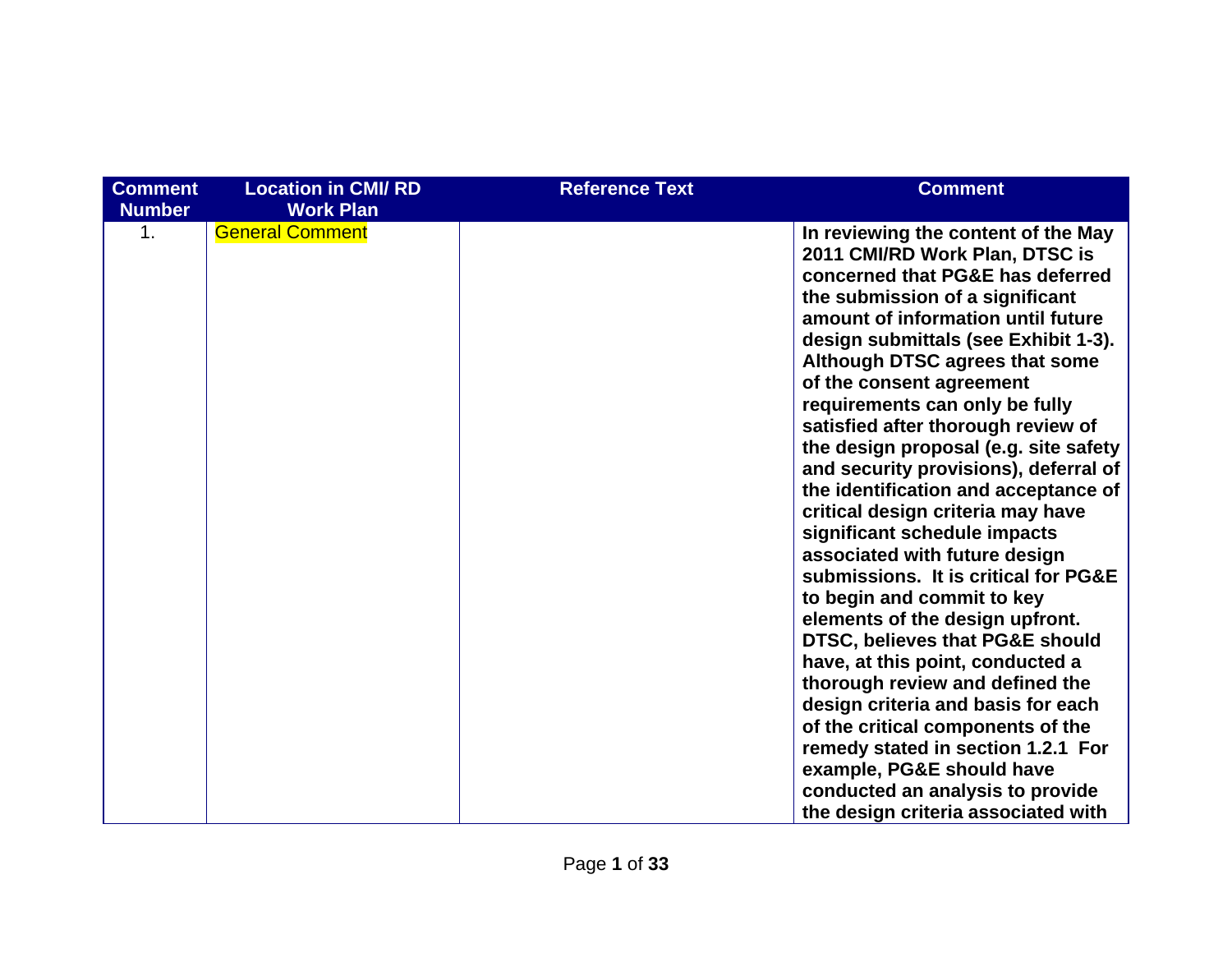| <b>Comment</b><br><b>Number</b> | <b>Location in CMI/RD</b><br><b>Work Plan</b> | <b>Reference Text</b> | <b>Comment</b>                                                                                                                                                                                                                                                                                                                                                                                                                                                                                                                                                                                                                                                                                                                                                                                  |
|---------------------------------|-----------------------------------------------|-----------------------|-------------------------------------------------------------------------------------------------------------------------------------------------------------------------------------------------------------------------------------------------------------------------------------------------------------------------------------------------------------------------------------------------------------------------------------------------------------------------------------------------------------------------------------------------------------------------------------------------------------------------------------------------------------------------------------------------------------------------------------------------------------------------------------------------|
|                                 |                                               |                       | fresh water extraction locations:<br>What criteria or limitations would<br>be used for the decision to accept<br>or reject an extraction location<br>(permit, cultural impacts, land<br>owner agreements/acceptance,<br>hydro-geologic limitations,<br>conveyance issues, etc.) What<br>design basis would bind these<br>criteria (i.e., pressure, mass,<br>weight, flow rate, water conditions/<br>chemistry, etc.)? It is only after<br>such analyses of each key remedy<br>components would PG&E be able<br>to properly formulate a realistic<br>schedule for the design and<br>implementation of the remedy.<br><b>DTSC believes that the CMI/RD</b><br>work plan will need significant<br>revision to obtain up front "buy-in"<br>of the evaluation to be conducted<br>for the 30% design. |
| 2.                              | <b>General Comment</b>                        |                       | The May 2011 CMI/RD Work Plan<br>did not include specific design<br>criteria and design basis. As<br>written, DTSC is concerned that<br>elevation in concentrations of<br>various substances as a result of<br>the remedy would be unnoticed<br>unless a proper baseline is<br>established. The work plan should                                                                                                                                                                                                                                                                                                                                                                                                                                                                                |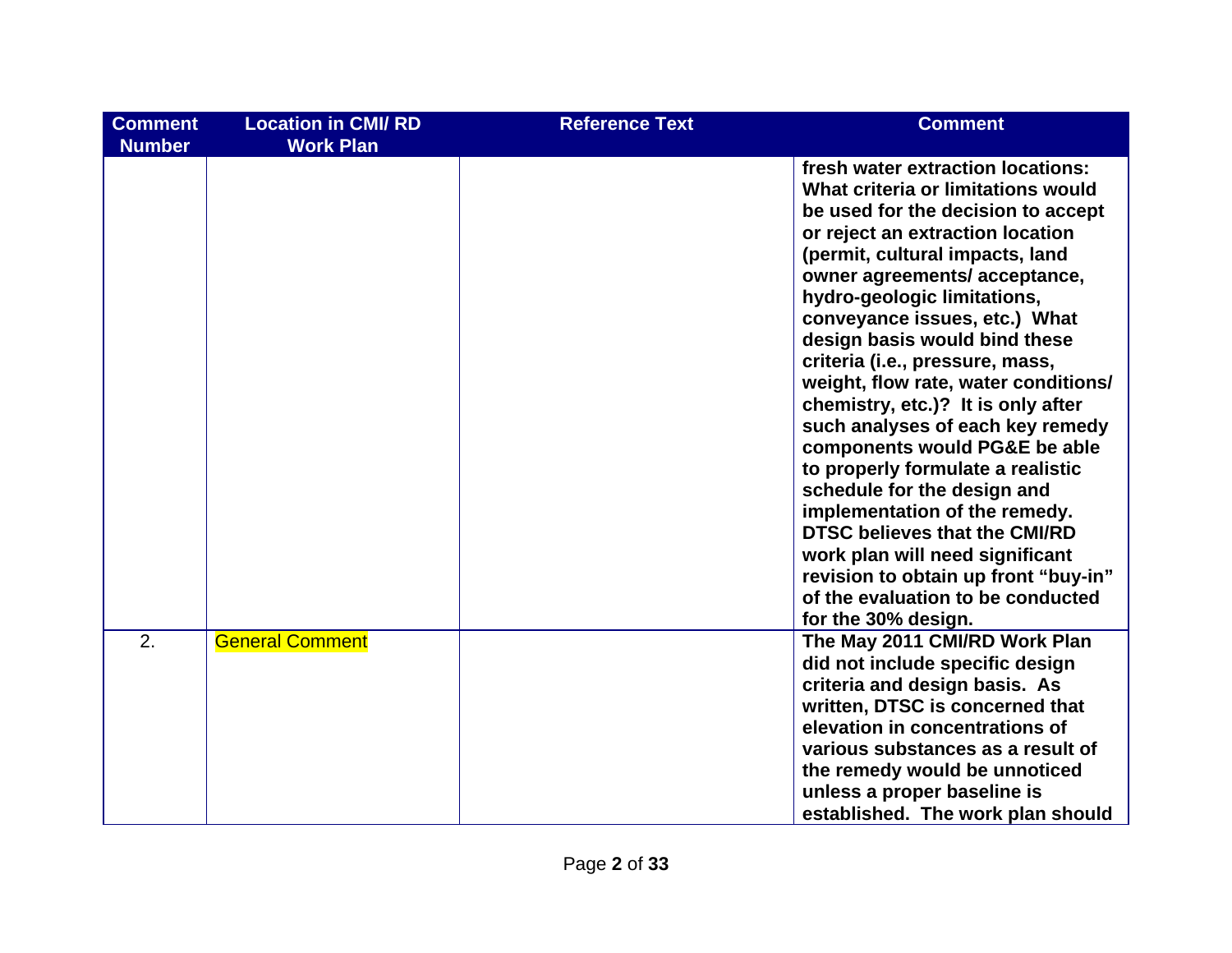| <b>Comment</b> | <b>Location in CMI/RD</b>    | <b>Reference Text</b>                                                                     | <b>Comment</b>                          |
|----------------|------------------------------|-------------------------------------------------------------------------------------------|-----------------------------------------|
| <b>Number</b>  | <b>Work Plan</b>             |                                                                                           |                                         |
|                |                              |                                                                                           | establish localized baseline data of    |
|                |                              |                                                                                           | various substances of concern           |
|                |                              |                                                                                           | prior to implementing the remedy        |
|                |                              |                                                                                           | for monitoring the performance of       |
|                |                              |                                                                                           | the remedy as well as determining       |
|                |                              |                                                                                           | compliance with the RAOs.               |
| 3.             | <b>General Comment</b>       |                                                                                           | Please note that because the            |
|                |                              |                                                                                           | <b>CMI/RD Workplan presents the big</b> |
|                |                              |                                                                                           | picture framework and schedule for      |
|                |                              |                                                                                           | implementation of the selected          |
|                |                              |                                                                                           | groundwater remedy and the level        |
|                |                              |                                                                                           | of project definition will increase     |
|                |                              |                                                                                           | during the design process leading       |
|                |                              |                                                                                           | to the final design. When PG&E          |
|                |                              |                                                                                           | proposes the final design with a        |
|                |                              |                                                                                           | discrete footprint within the project   |
|                |                              |                                                                                           | area, DTSC shall determine if the       |
|                |                              |                                                                                           | impacts associated with the final       |
|                |                              |                                                                                           | design are generally consistent         |
|                |                              |                                                                                           | with the significance conclusions       |
|                |                              |                                                                                           | of the Final EIR, after                 |
|                |                              |                                                                                           | implementation of mitigation. On        |
|                |                              |                                                                                           | this basis, DTSC shall determine        |
|                |                              |                                                                                           | whether the specific design for the     |
|                |                              |                                                                                           | final remedy is within the scope of     |
|                |                              |                                                                                           | the program EIR or if additional        |
|                |                              |                                                                                           | environmental review is needed.         |
| 4.             | Page III, Certification      |                                                                                           | <b>Need PE stamp for certification</b>  |
| 5.             | Page 1-1, Introduction, Last | "This work plan describes the framework for<br>activities to be conducted through design, | Revise the work plan to eliminate       |
|                | Paragraph                    | construction, startup, operation, maintenance,                                            | the use of the RCRA terms               |
|                |                              |                                                                                           | "closure" and "post-closure".           |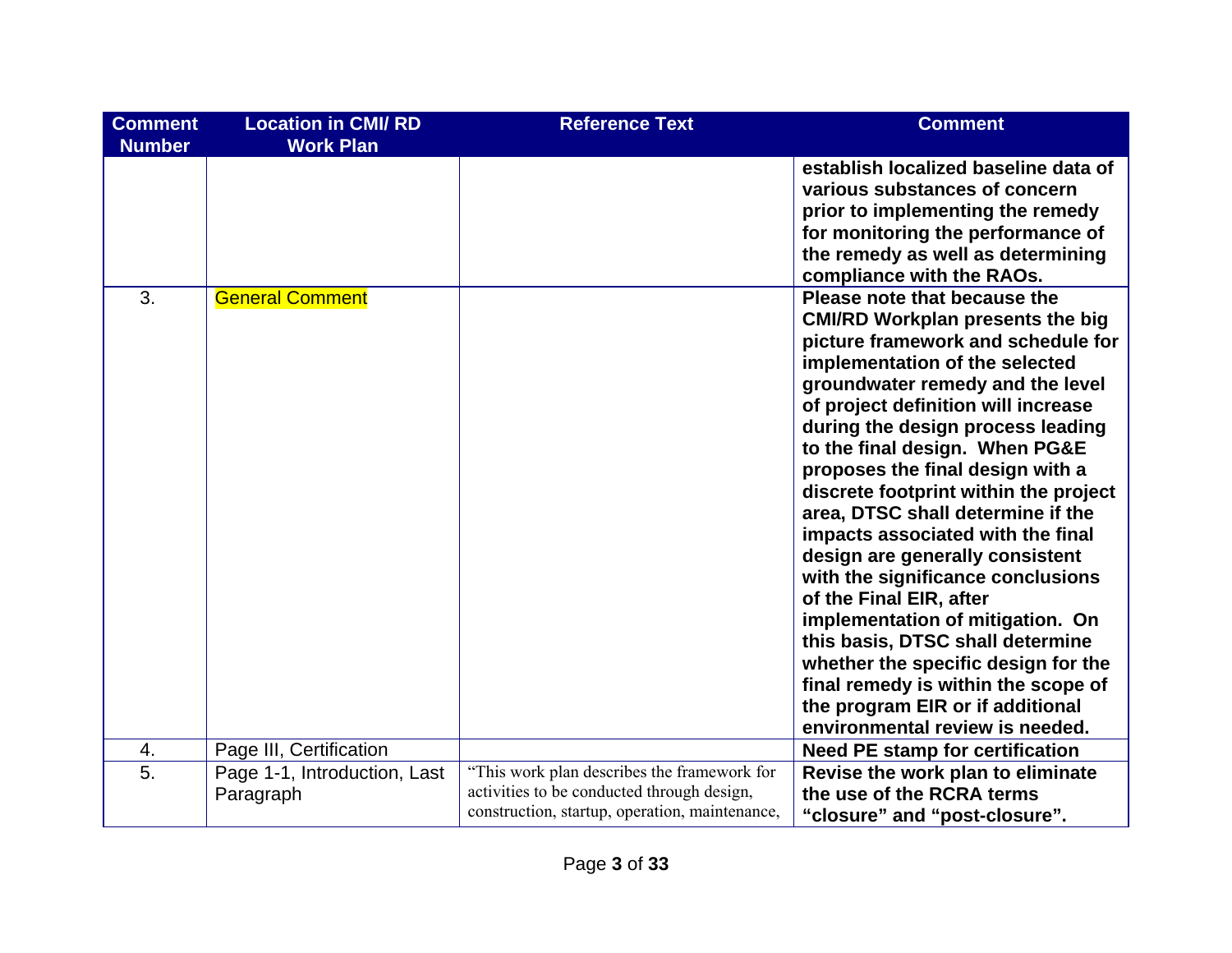| <b>Comment</b><br><b>Number</b> | <b>Location in CMI/RD</b><br><b>Work Plan</b>        | <b>Reference Text</b>                                                                                                                                                              | <b>Comment</b>                                                                                                                                                                                                                                                                                                          |
|---------------------------------|------------------------------------------------------|------------------------------------------------------------------------------------------------------------------------------------------------------------------------------------|-------------------------------------------------------------------------------------------------------------------------------------------------------------------------------------------------------------------------------------------------------------------------------------------------------------------------|
|                                 |                                                      | monitoring, closure, and post-closure of the<br>groundwater remedy."                                                                                                               | Replace with terms acknowledging<br>remedy decommissioning and long<br>term monitoring respectively.                                                                                                                                                                                                                    |
| 6.                              | Page 1-2, Project<br>Background                      |                                                                                                                                                                                    | PG&E should include a reasonable<br>overview discussion on the cultural<br>significance of the Compressor<br><b>Station area to the Native American</b><br>tribes.                                                                                                                                                      |
| $\overline{7}$ .                | Page 1-2, Project<br>Background, Second<br>Paragraph | "Investigative and remedial activities at<br>the Compressor Station date back to the<br>1980s with the identification of SWMUs<br>through a RCRA Facility Assessment<br>$(RFA)$ ." | Prefer to say "began in the 1980s".<br><b>Not all AOCs and SWMUs were</b><br>identified through the RFA. Note<br>that additional information on<br>potential historical waste<br>management activities were<br>released by PG&E as recent as<br>2010.                                                                   |
| 8.                              | Page 1-2, Project<br>Background, Second<br>Paragraph | "To date, major portions of the site RCRA<br>Facility Investigation/Remedial<br>Investigation (RFI/RI) have been<br>completed"                                                     | This is only true for groundwater.<br>Soil Investigation is just in the<br>RFI/RI work plan stage. This<br>sentence needs to be revised as<br>follows. "To date, major portions<br>of the site RCRA Facility<br><b>Investigation/Remedial</b><br><b>Investigation (RFI/RI) have been</b><br>completed for groundwater," |
| 9.                              | Page 1-2, Project<br>Background, Second<br>Paragraph | "an Interim Measure (IM) is being<br>implemented,"                                                                                                                                 | Insert " to stabilize chromium<br>plume migration towards the river<br>," after implemented.                                                                                                                                                                                                                            |
| 10.                             | Exhibit 1-1 and Exhibit 4-1                          | Interim Measures, CEQA EIR, Achieve<br>RAOs and Closure, Post-closure<br>Monitoring boxes                                                                                          | IM is not an assessment process.<br><b>CEQA EIR is not a decision</b><br>process, but an assessment of                                                                                                                                                                                                                  |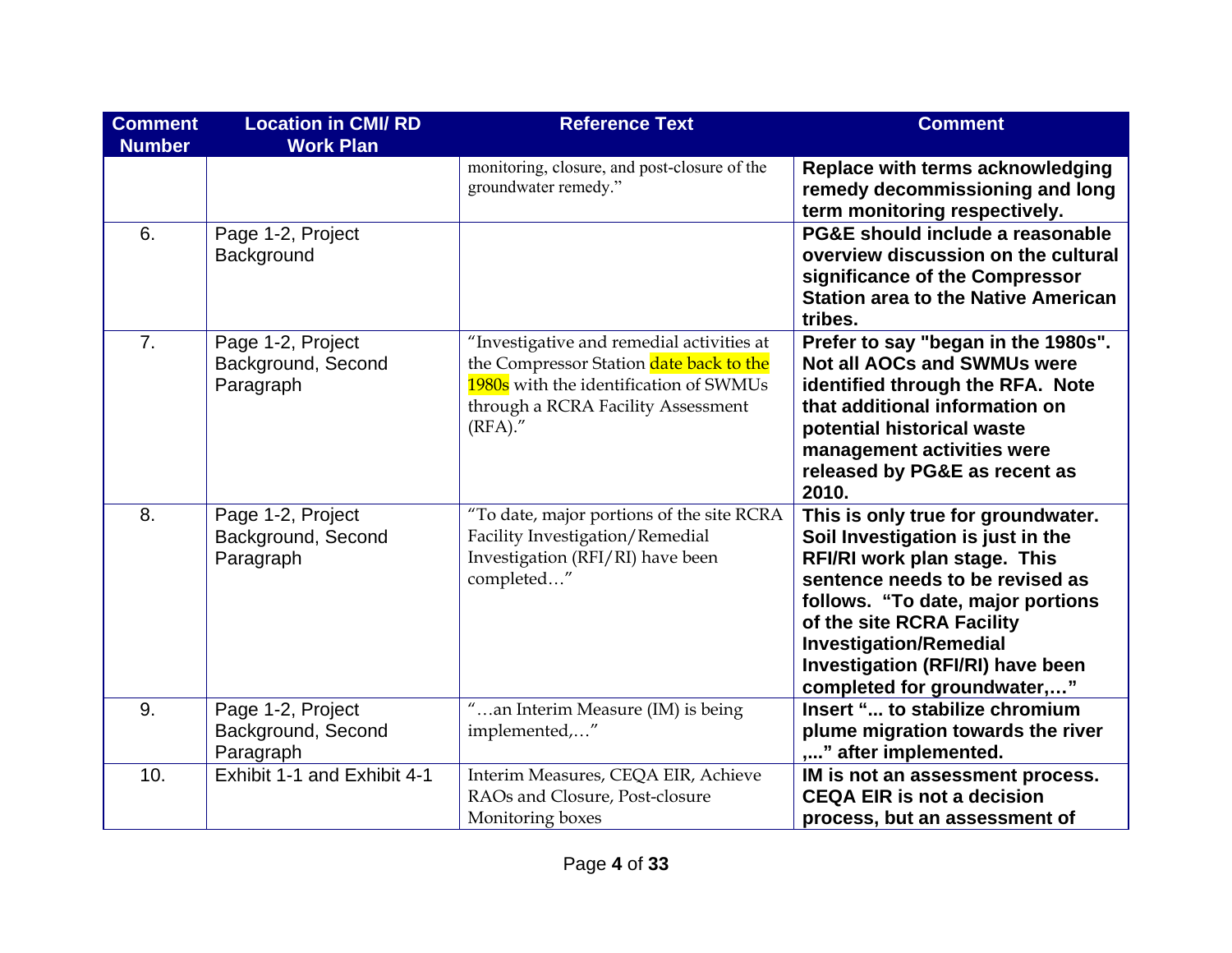| <b>Comment</b><br><b>Number</b> | <b>Location in CMI/RD</b><br><b>Work Plan</b>     | <b>Reference Text</b>                                                                                                                                                                                                              | <b>Comment</b>                                                                                                                                                                                                                                                                                                       |
|---------------------------------|---------------------------------------------------|------------------------------------------------------------------------------------------------------------------------------------------------------------------------------------------------------------------------------------|----------------------------------------------------------------------------------------------------------------------------------------------------------------------------------------------------------------------------------------------------------------------------------------------------------------------|
|                                 |                                                   |                                                                                                                                                                                                                                    | impacts. Remove word "Closure"<br>in completion boxes because of<br><b>RCRA specific implications. Use</b><br>"post remediation monitoring" and<br>"Achieve RAOs"                                                                                                                                                    |
| 11.                             | Page 1-4, Remedy<br>Decision, Second<br>Paragraph | "The decision process steps identified on<br>Exhibit 1-1 include the California<br>Environmental Quality Act (CEQA) EIR,<br>the RCRA SOB, the CERCLA Proposed<br>Plan (PP), and the CERCLA ROD."                                   | <b>Modify</b> this sentence and remove<br>"the California Environmental<br>Quality Act (CEQA) EIR". EIR is an<br>assessment document for the final<br>decision. Project approval is based<br>on the Findings of Fact, Statement<br>of Overriding Considerations and<br>the signing of the Resolution of<br>Approval. |
| 12.                             | Page 1-4, Remedy<br>Decision, Second<br>Paragraph | "The SOB, which identified the State's<br>preferred alternative, was published by<br>the DTSC in January 2011 (DTSC,<br>$2011a$ )."                                                                                                | The draft SOB, was published by<br>DTSC in June 2010 and finalized as<br>part of the Staff Report supporting<br>the Resolution of Approval that<br>was signed in January 2011. The<br>section should be revised to<br>incorporate this information.                                                                  |
| 13.                             | Page 1-4, Remedy<br>Decision, Third Paragraph     | "The purpose of the IM has been to stabilize<br>the groundwater contamination during the<br>time period in which the site characterization,<br>risk assessment, and alternative definition and<br>evaluation steps are completed." | Insert "groundwater" into the cited<br>sentence prior to "site<br>characterization".                                                                                                                                                                                                                                 |
| 14.                             | Page 1-4, Last Paragraph                          | "Following attainment of the RAOs,<br>closure and post-closure activities will<br>take place."                                                                                                                                     | <b>Change to: Following attainment of</b><br>the RAOs, long term monitoring<br>and remedy decommissioning and<br>reclamation activities will take<br>place.                                                                                                                                                          |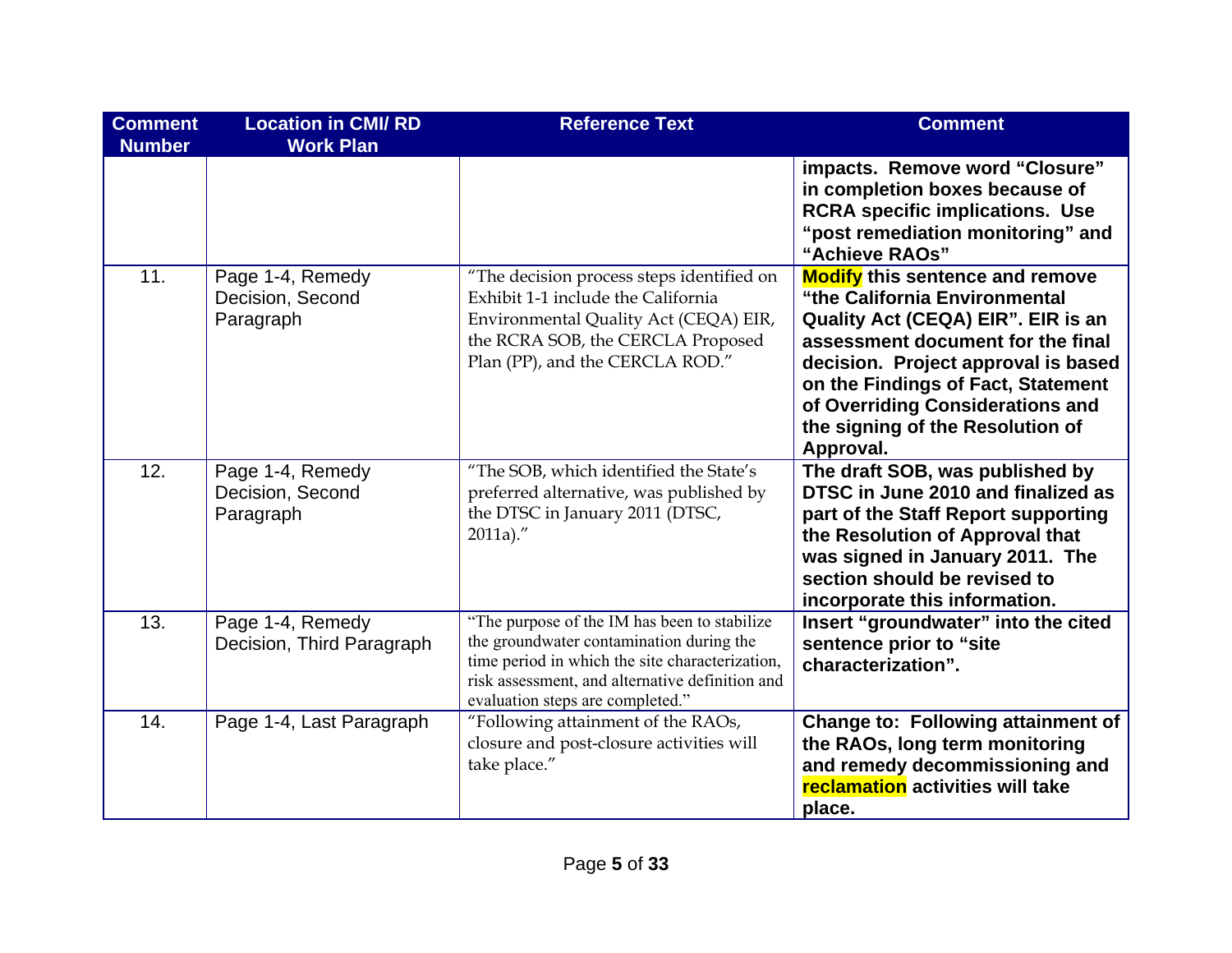| <b>Comment</b><br><b>Number</b> | <b>Location in CMI/RD</b><br><b>Work Plan</b> | <b>Reference Text</b>                                                                                                                                                               | <b>Comment</b>                                                                                                                                                                                                                                                                                                                                                                                                                                                                                                                                                                            |
|---------------------------------|-----------------------------------------------|-------------------------------------------------------------------------------------------------------------------------------------------------------------------------------------|-------------------------------------------------------------------------------------------------------------------------------------------------------------------------------------------------------------------------------------------------------------------------------------------------------------------------------------------------------------------------------------------------------------------------------------------------------------------------------------------------------------------------------------------------------------------------------------------|
| 15.                             | Page 1-5, Section 1.2.1                       | Components of the groundwater<br>remedy                                                                                                                                             | The groundwater remedy, in<br>accordance with the December<br>2009 CMS/FS, Section 3.3.3, also<br>requires the monitoring of<br>selenium, nitrate and molybdenum<br>through out the operation and<br>maintenance phase of the remedy.<br>This requirement should be added<br>to the bulleted list.<br>Furthermore, the EIR remedy<br>description, also includes<br>"monitoring of the chemical<br>parameters and hydraulic<br>properties of groundwater at the<br>site." Therefore, groundwater<br>monitoring for the effectiveness of<br>the remedy should also be added<br>to the list. |
| 16.                             | Page 1-5, Section 1.2.1                       | "Monitored natural attenuation (MNA) as a<br>long-term component to address residual<br>Cr(VI) that may remain in recalcitrant<br>portions of the aquifer after in-situ treatment." | Modify the cited sentence to read<br>as follows: Monitored natural<br>attenuation (MNA) as a long-term<br>component to address residual<br>chromium that may remain in<br>recalcitrant portions of the aquifer<br>after enhanced in-situ treatment<br>and optimized system<br>performance.                                                                                                                                                                                                                                                                                                |
| 17.                             | Page 1-5, Last Paragraph<br>and Exhibit 1-2   | "The level of project definition will<br>increase during the remedial design phase<br>and will continue to increase during the                                                      | The project definition should not<br>change beyond the remedy design<br>phase. The concept of increasing                                                                                                                                                                                                                                                                                                                                                                                                                                                                                  |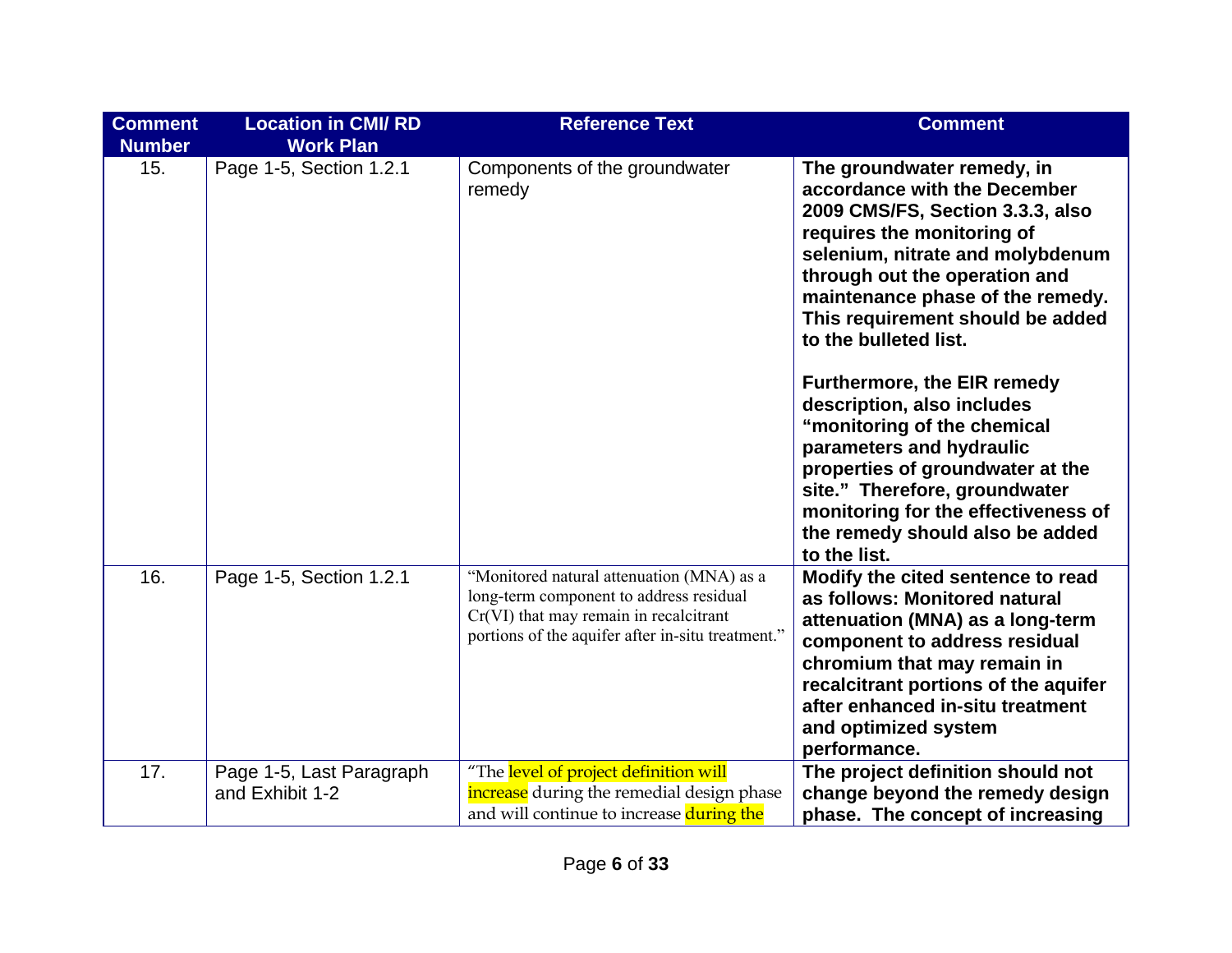| <b>Comment</b><br><b>Number</b> | <b>Location in CMI/RD</b><br><b>Work Plan</b> | <b>Reference Text</b>                                                                                                                                                                                                                                                         | <b>Comment</b>                                                                                                                                                                                                                                                                                                                                                                                                                                                                                                                                                                    |
|---------------------------------|-----------------------------------------------|-------------------------------------------------------------------------------------------------------------------------------------------------------------------------------------------------------------------------------------------------------------------------------|-----------------------------------------------------------------------------------------------------------------------------------------------------------------------------------------------------------------------------------------------------------------------------------------------------------------------------------------------------------------------------------------------------------------------------------------------------------------------------------------------------------------------------------------------------------------------------------|
|                                 |                                               | construction and operation and<br>maintenance phases."                                                                                                                                                                                                                        | project definition is for cost<br>estimate accuracy (evident by cited<br>reference USEPA, 2000) and not to<br>be confused with remedy<br>implementation. Revision is<br>requested.                                                                                                                                                                                                                                                                                                                                                                                                |
| 18.                             | Page 1-6, Section 1.2.2                       | "2. Prevent or minimize migration of total<br>chromium $(Cr[T])$ and $Cr(VI)$ in groundwater<br>to ensure concentrations in surface water do<br>not exceed water quality standards that<br>support the designated beneficial uses of the<br>Colorado River (11 µg/L Cr[VI])." | Although this is clearly a stated<br>RAO from the CMS/FS and carried<br>into the remedy, stakeholders have<br>been concerned that the remedy<br>would allow discharge of chromium<br>into the Colorado River. DTSC's<br>intent has always been to maintain<br>the quality of the river water and<br>not to allow the degradation of it to<br>the water quality standard of 11<br>ug/L of Cr(VI). The Work Plan<br>should clarify that the design<br>criteria is to avoid exceeding the<br>baseline conditions (nondetect to<br>trace levels) while the project is<br>implemented. |
| 19.                             | Page 1-7, ARARs, First<br>Paragraph           | "Plans and procedures to comply with<br>the identified location- and action-specific<br>ARARs during construction, operation,<br>monitoring, closure, and post-closure<br>phases of the groundwater remedy will<br>be developed, as discussed in Chapter 4."                  | Please remove the terms closure<br>and post-closure as it pertains to<br>the groundwater remedy. Unless<br>the unit under cleanup was<br>authorized as a waste management<br>unit under a permit, interim status<br>or listed under a RCRA Part A<br>application, "closure" requirements<br>do not apply. Nevertheless, it is                                                                                                                                                                                                                                                     |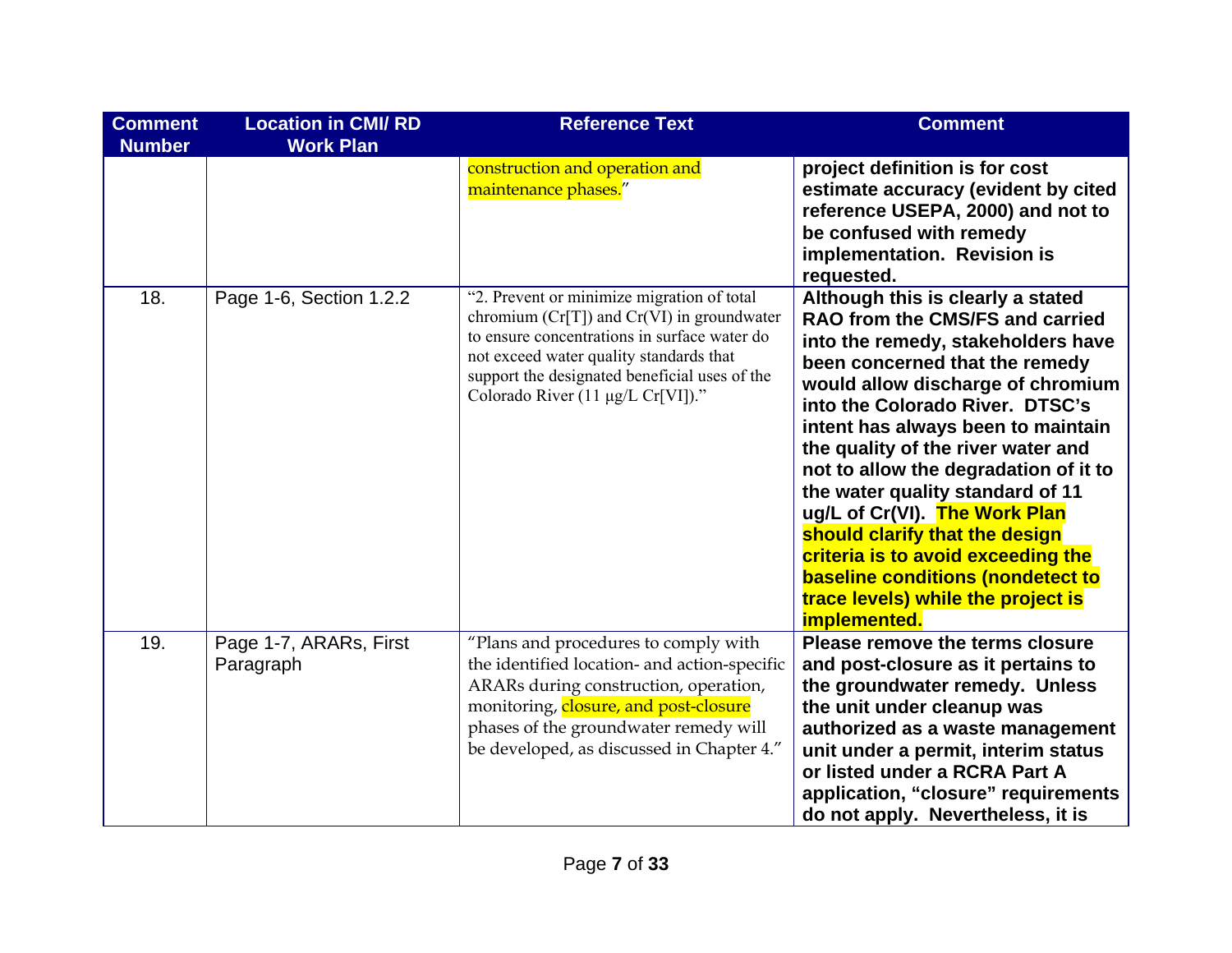| <b>Comment</b><br><b>Number</b> | <b>Location in CMI/RD</b><br><b>Work Plan</b> | <b>Reference Text</b>                                                                                                                                                                                                   | <b>Comment</b>                                                                                                                                                                                                                                                                                                                                                                                                       |
|---------------------------------|-----------------------------------------------|-------------------------------------------------------------------------------------------------------------------------------------------------------------------------------------------------------------------------|----------------------------------------------------------------------------------------------------------------------------------------------------------------------------------------------------------------------------------------------------------------------------------------------------------------------------------------------------------------------------------------------------------------------|
|                                 |                                               |                                                                                                                                                                                                                         | subject to RCRA Corrective Action.                                                                                                                                                                                                                                                                                                                                                                                   |
| 20.                             | Page 2-1, Section 2.1 and<br>Exhibit 2-1      |                                                                                                                                                                                                                         | The list of remedy components<br>should be revised to address<br>related comments cited for Section<br>1. See Comments above.                                                                                                                                                                                                                                                                                        |
| 21.                             | Page 2-1, Second<br>Paragraph of Section 2.1  | "The level of project definition will<br>increase during the remedial design phase<br>and will continue to increase during the<br>construction and operation and<br>maintenance phases."                                | See comment above regarding the<br>inappropriate use of cost estimate<br>guidance concept for project<br>definition.                                                                                                                                                                                                                                                                                                 |
| 22.                             | Page 2-1, Second<br>Paragraph of Section 2.1  | "It is fully expected that changes to the<br>numbers, locations, methods, and<br>configuration of remedy components will<br>change as the remedy moves through the<br>design, construction, and operational<br>phases." | Please clarify what is meant by<br>change in "methods" during<br>design, construction, and<br>operational phases? The sentence<br>following the referenced text is<br>clear on anticipated changes to<br>optimize the system. Is this<br>sentence redundant?                                                                                                                                                         |
| 23.                             | Page 2-1, Section 2.1                         |                                                                                                                                                                                                                         | <b>PG&amp;E should establish short term</b><br>RAOs to gauge the progress of the<br>remedy as part of the five year<br>review. This is done routinely at<br>clean-up sites. Example can be<br>expected outcome of floodplain IRZ<br>chromium concentrations and by-<br>product concentrations at<br>monitoring or extraction points<br>within five years. This concept<br>should be part of the CMI/RD Work<br>Plan. |
| 24.                             | Page 2-2, Section 2.1.1,                      | "Effective distribution of organic carbon                                                                                                                                                                               | How will PG&E measure this "key                                                                                                                                                                                                                                                                                                                                                                                      |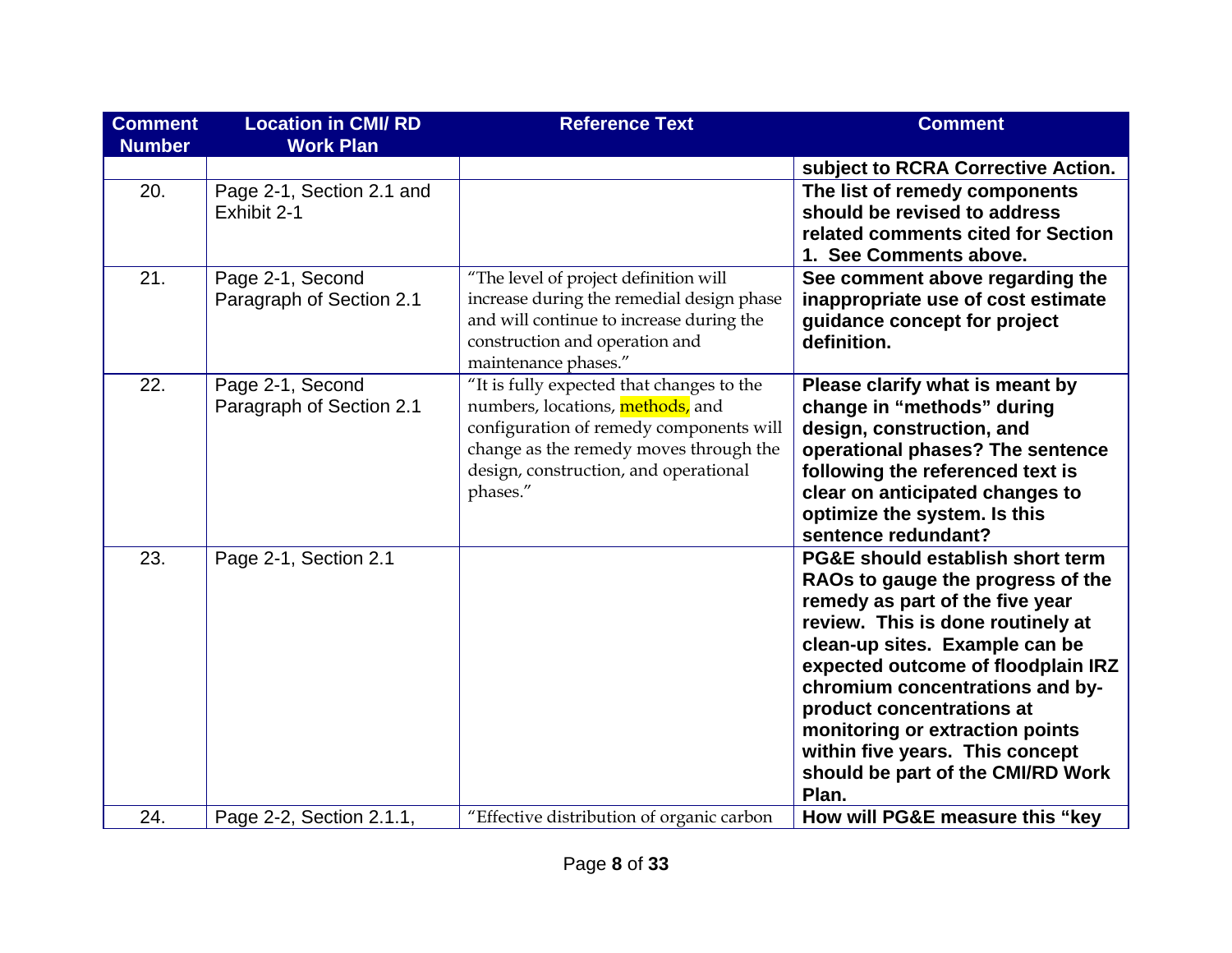| <b>Comment</b><br><b>Number</b> | <b>Location in CMI/RD</b><br><b>Work Plan</b>          | <b>Reference Text</b>                                                                                                                                                                                                                                                                                                                                                                         | <b>Comment</b>                                                                                                                                                                                                                                                                              |
|---------------------------------|--------------------------------------------------------|-----------------------------------------------------------------------------------------------------------------------------------------------------------------------------------------------------------------------------------------------------------------------------------------------------------------------------------------------------------------------------------------------|---------------------------------------------------------------------------------------------------------------------------------------------------------------------------------------------------------------------------------------------------------------------------------------------|
|                                 | <b>Third Paragraph</b>                                 | (as measured by total organic carbon<br>[TOC]) is one of the key design criteria<br>for the establishment of the IRZ."                                                                                                                                                                                                                                                                        | criteria"? Would additional pilot<br>tests need to be conducted beyond<br>the modeling and/or enhanced<br>monitoring? PG&E has not<br>provided necessary schedule to<br>complete these evaluations in<br>Chapter 6.                                                                         |
| 25.                             | Page 2-2, Section 2.1.1,<br>Fifth Paragraph            | "Solute transport modeling will support the<br>design of the IRZ. The model will establish<br>the number of IRZ wells, the spacing between<br>those wells, injection flow rates, carbon dose<br>rates, as well as the location and flow rates of<br>extraction wells within the line of IRZ wells.<br>The plan for developing the model and<br>modeling efforts is discussed in Section 6.2." | The Work Plan should also state<br>that the model will also assist in<br>locating monitoring wells<br>associated with the IRZ and<br>preparing an adequate<br>groundwater monitoring and<br>reporting program.                                                                              |
| 26.                             | Page 2-3, IRZ System<br>Footprint, First Paragraph     | "Wells will be installed on one or both sides<br>of the road (possibly extending into the<br>floodplain or areas adjacent to natural gas<br>pipeline corridors northeast of<br>the Topock Compressor Station)."                                                                                                                                                                               | The location of the pipeline<br>corridors mentioned should be<br>included in a figure for clarity.                                                                                                                                                                                          |
| 27.                             | Page 2-3, IRZ System<br>Footprint, Second<br>Paragraph | "These structures could be located at the<br>MW-20 Bench as this area is easily<br>accessible and is next to the IRZ,<br>minimizing the required distance for<br>piping to and from the extraction and<br>injection wells and operational logistics."                                                                                                                                         | If PG&E intends to construct<br>facilities on MW-20 bench and may<br>need Department of Interior<br>approval, a list of anticipated key<br>approvals should be considered in<br>the CMI/RD Work Plan as part of<br>the project schedule (see expected<br>submissions in Table 4-1 and 4-2). |
| 28.                             | Page 2-3, IRZ System<br>Footprint, Second<br>Paragraph |                                                                                                                                                                                                                                                                                                                                                                                               | In this section, PG&E describes the<br>remedial system in concept, but it<br>is difficult for readers to visualize<br>what the system may look like.                                                                                                                                        |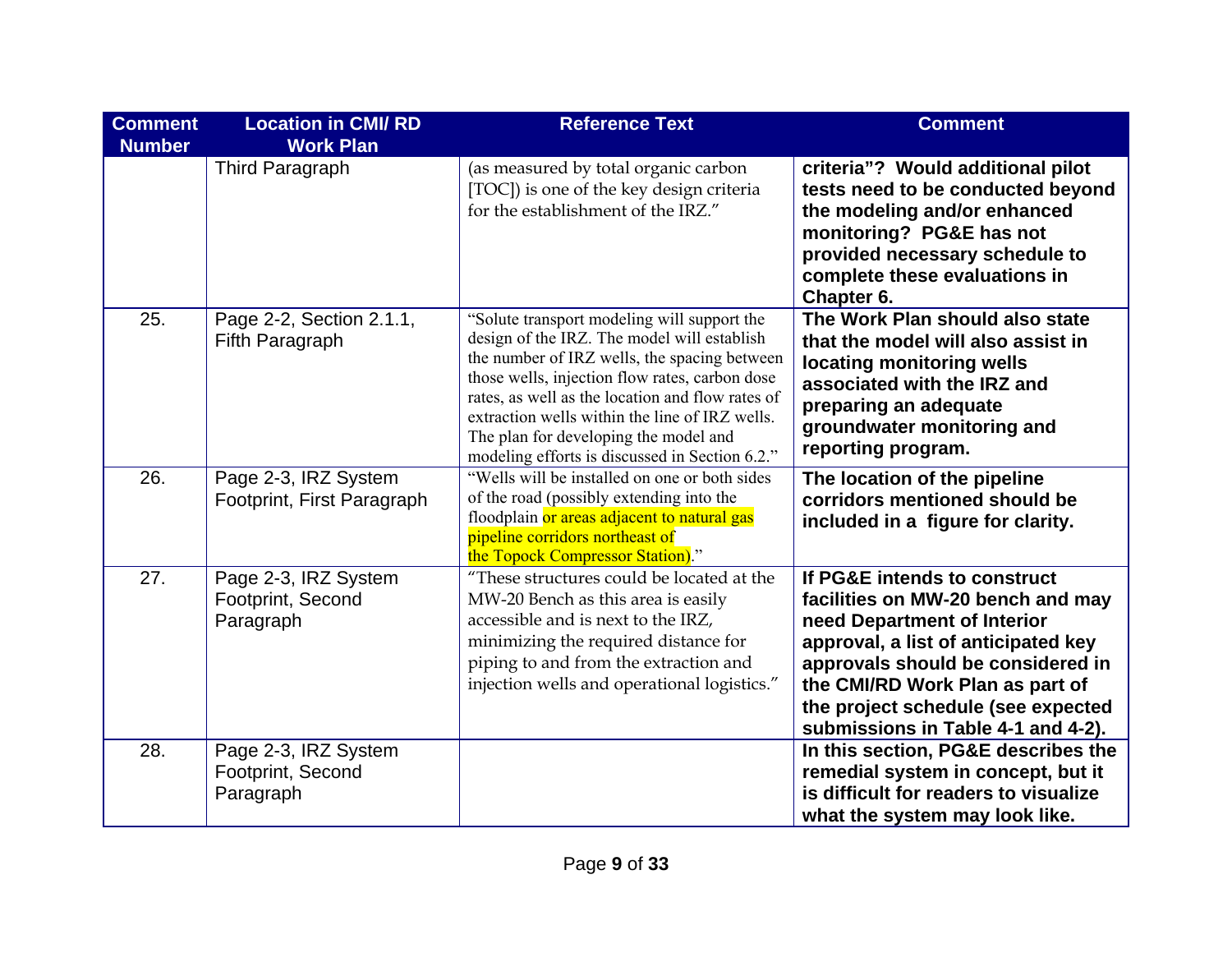| <b>Comment</b><br><b>Number</b> | <b>Location in CMI/RD</b><br><b>Work Plan</b>     | <b>Reference Text</b>                                                                                                                                                                                                                                                                                                                                                  | <b>Comment</b>                                                                                                                                                                                                                                                                                                                                                                                                                             |
|---------------------------------|---------------------------------------------------|------------------------------------------------------------------------------------------------------------------------------------------------------------------------------------------------------------------------------------------------------------------------------------------------------------------------------------------------------------------------|--------------------------------------------------------------------------------------------------------------------------------------------------------------------------------------------------------------------------------------------------------------------------------------------------------------------------------------------------------------------------------------------------------------------------------------------|
|                                 |                                                   |                                                                                                                                                                                                                                                                                                                                                                        | Perhaps it would be beneficial for<br>PG&E to show photos of the<br>Hinkley control buildings and<br>associated tank as real life<br>examples of the type of structures<br>that may be used at Topock.                                                                                                                                                                                                                                     |
| 29.                             | Page 2-3, IRZ System<br>Details, Third Paragraph  | "The IRZ wells can be designed with one to<br>three discrete screen intervals targeting<br>specific zones of the water-bearing unit for<br>treatment by the IRZ."                                                                                                                                                                                                      | The rationale for the number of<br>discrete screens should be<br>discussed. Modeling results<br>should be utilized to assist in IRZ<br>well design.                                                                                                                                                                                                                                                                                        |
| 30.                             | Page 2-3, IRZ System<br>Details, Fifth bullet     | "Equipment to facilitate batch addition of<br>well maintenance compounds at the well<br>head"                                                                                                                                                                                                                                                                          | What are the anticipated<br>compounds, and the type of<br>equipment necessary at the well<br>head?                                                                                                                                                                                                                                                                                                                                         |
| 31.                             | Page 2-4, Well<br>Maintenance, Fifth<br>Paragraph | To maintain the performance of the injection<br>wells, the IRZ will be equipped<br>with facilities to provide routine and<br>preventive in-well maintenance, including<br>backflushing pumps, and <b>chemical addition</b><br>access piping.                                                                                                                           | The anticipated type of chemicals<br>to be utilized for well maintenance<br>should be mentioned in the Work<br>Plan.                                                                                                                                                                                                                                                                                                                       |
| 32.                             | Page 2-5, Section 2.1.2                           | "Extraction downgradient of the IRZ line<br>will serve the purpose of capturing<br>Cr(VI) that was already downgradient of<br>the IRZ line prior to IRZ operation. It will<br>also help draw the chromium plume<br>through the IRZ and draw carbon-<br>amended water from the IRZ line into the<br>floodplain to expand the extent of<br>treatment in the floodplain." | In order to facilitate all the goals<br>set in this section, the extraction<br>wells will need to be screened at<br>proper intervals. To protect the<br><b>Colorado River water, PG&amp;E must</b><br>demonstrate, as part of the design,<br>the ability of the extraction wells to<br>control the plume hydraulics and to<br>capture any potential by-products<br>of treatment. PG&E will also need<br>to provide a contingency plan that |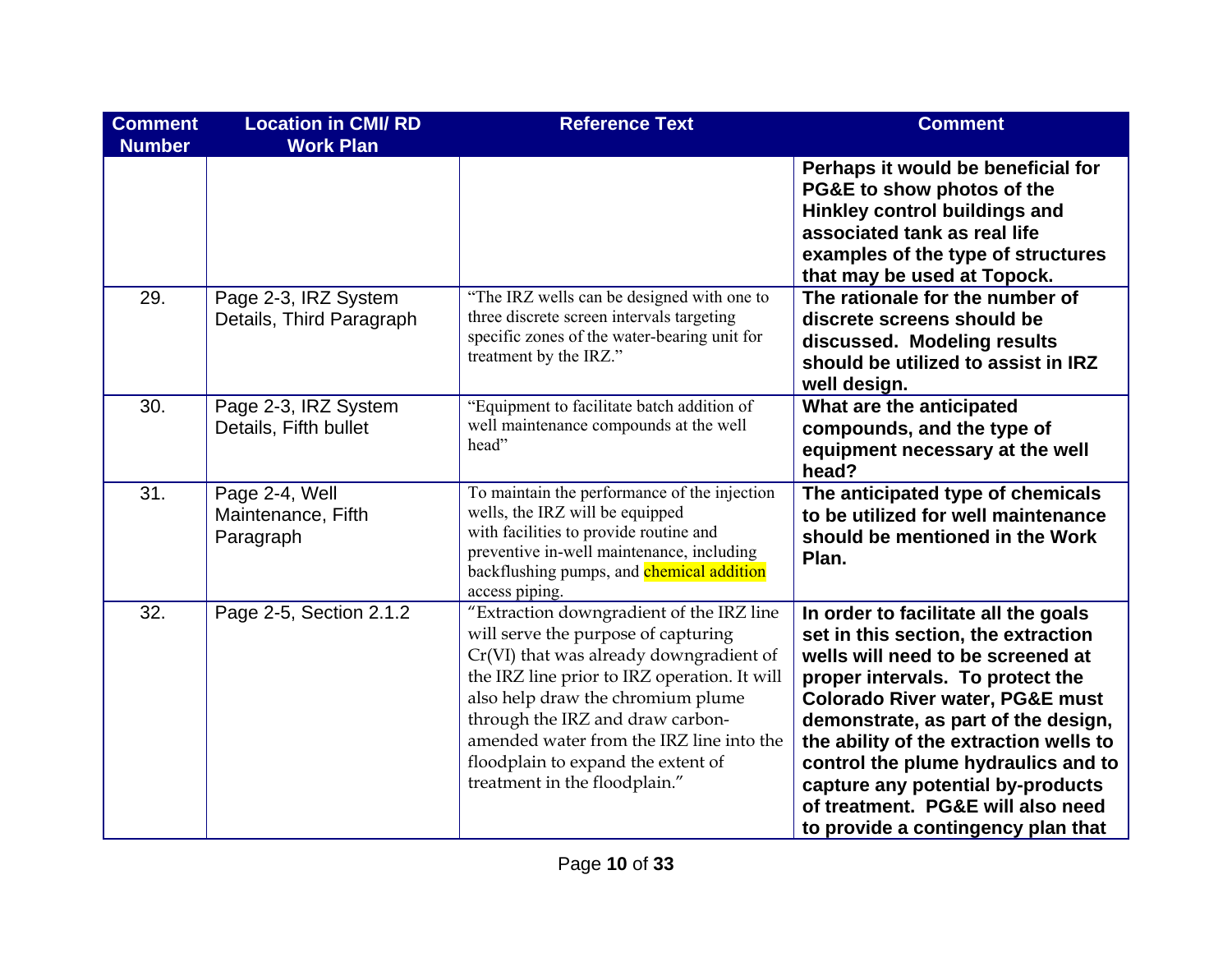| <b>Comment</b><br><b>Number</b> | <b>Location in CMI/RD</b><br><b>Work Plan</b>                              | <b>Reference Text</b>                                                                                                                                                                                                                           | <b>Comment</b>                                                                                                                                                                                                                                                                                                                                         |
|---------------------------------|----------------------------------------------------------------------------|-------------------------------------------------------------------------------------------------------------------------------------------------------------------------------------------------------------------------------------------------|--------------------------------------------------------------------------------------------------------------------------------------------------------------------------------------------------------------------------------------------------------------------------------------------------------------------------------------------------------|
|                                 |                                                                            |                                                                                                                                                                                                                                                 | describes actions to be taken to<br>mitigate the failure of capture from<br>these wells prior to implementation<br>and start up. See Table 4-5, Key<br><b>Elements for Operation and</b><br><b>Maintenance Plan.</b>                                                                                                                                   |
| 33.                             | Page 2-5, River Bank<br><b>Extraction Wells, Section</b><br>2.1.2          | "Valve/fittings to facilitate batch addition of<br>well maintenance reagents at the well head"                                                                                                                                                  | The type or range of well head<br>reagents should be discussed.                                                                                                                                                                                                                                                                                        |
| 34.                             | Page 2-6, Embayment<br><b>Extraction Wells</b>                             | "The Embayment Area lies east of the<br>Topock Compressor Station where the<br>alluvial aquifer extends southward following<br>a depression in the bedrock. The Embayment<br>Area will have approximately four<br>groundwater extraction wells" | The remedy will need to<br>incorporate new data being<br>collected at the Compressor<br><b>Station and East Ravine. Data</b><br>collected to date already shows<br>that the alluvial sequence is thicker<br>than originally expected in the<br><b>Compressor Station area. The</b><br>groundwater model will also need<br>to incorporate the new data. |
| 35.                             | Page 2-6, East Ravine<br><b>Extraction Wells</b>                           | "The East Ravine extraction well network<br>is expected to consist of a series of<br>groundwater extraction wells installed in<br>bedrock along the lower (eastern) end of<br>the East Ravine."                                                 | Although some extraction wells are<br>likely needed at the East Ravine<br>area, it is too soon to specify the<br>specific locations for these wells<br>since additional investigation is on-<br>going.                                                                                                                                                 |
| 36.                             | Page 2-9, Fresh Water<br>Injection System Routing,<br><b>Last Sentence</b> | "Along the pipe route, booster stations<br>may be required to meet the operational<br>requirements."                                                                                                                                            | <b>Please provide additional</b><br>specificity for a booster station.<br>Perhaps a picture and/or drawing<br>of a typical booster station can be<br>included in the Work Plan for<br>reference.                                                                                                                                                       |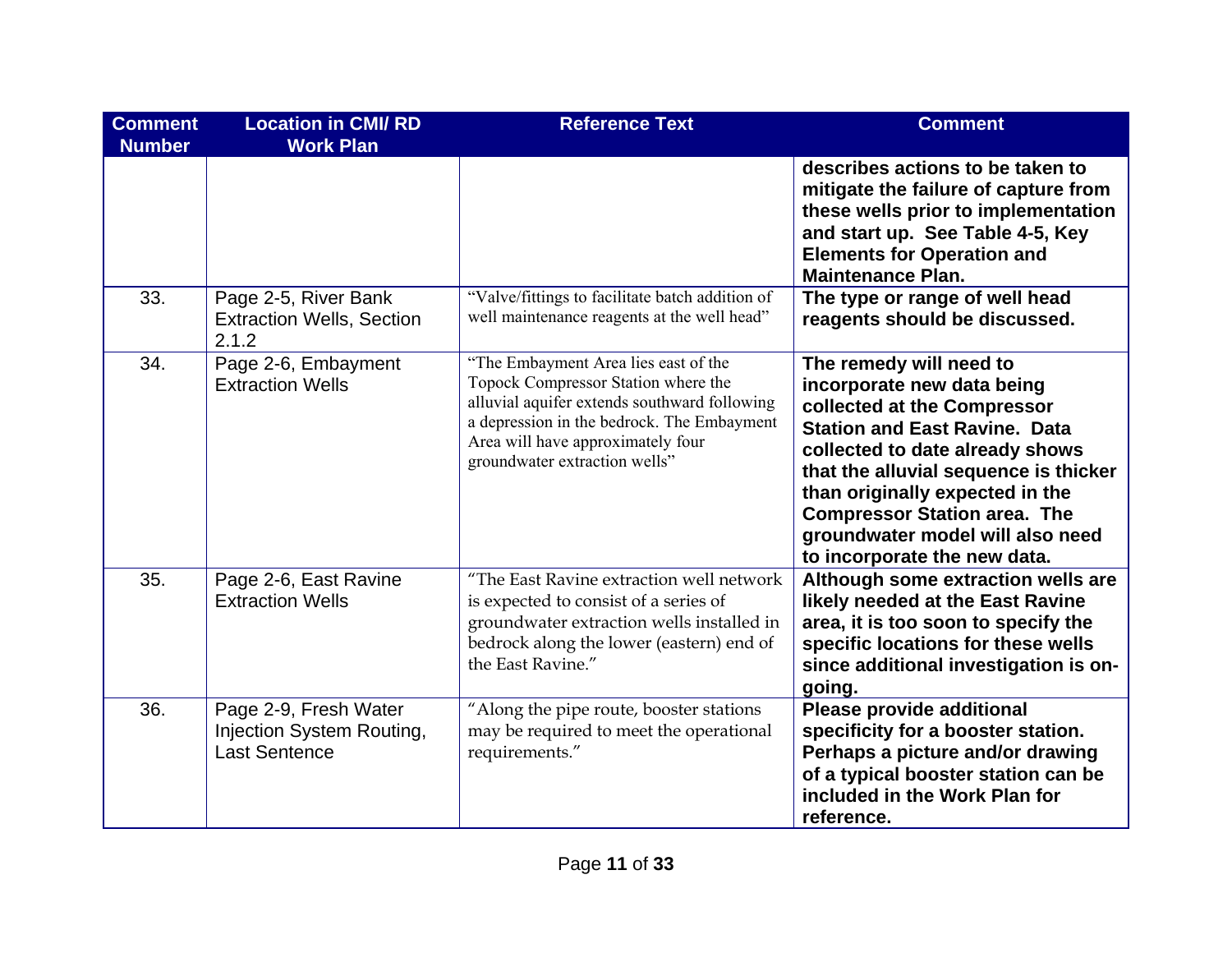| <b>Comment</b><br><b>Number</b> | <b>Location in CMI/RD</b><br><b>Work Plan</b>                           | <b>Reference Text</b>                                                                                                                                                                                        | <b>Comment</b>                                                                                                                                                                                                                                                                          |
|---------------------------------|-------------------------------------------------------------------------|--------------------------------------------------------------------------------------------------------------------------------------------------------------------------------------------------------------|-----------------------------------------------------------------------------------------------------------------------------------------------------------------------------------------------------------------------------------------------------------------------------------------|
| 37.                             | Page 2-10, Fresh Water<br>Injection System Operation,<br>Last sentence. | "The water quality of the production<br>well(s) in Arizona may require pH<br>adjustment to prevent potential scaling<br>on injection wells. In that case, a water<br>conditioning facility may be required." | Similar to the discussion on<br>booster stations, perhaps a picture<br>and/or drawing of a typical water<br>conditioning facility would assist<br>readers in visualizing this facility.<br>Some level of detail describing this<br>system should also be included in<br>the workplan.   |
| 38.                             | Page 2-11, Well<br>Maintenance, Rehabilitation,<br>and Replacement      | "Wells will be decommissioned in<br>accordance with the California Department of<br>Water Resources standards."                                                                                              | Revise the cited sentence to read:<br>Wells will be decommissioned in<br>accordance with the California<br><b>Department of Water Resources</b><br>standards and an agency approved<br>well decommissioning plan for the<br><b>Topock site.</b>                                         |
| 39.                             | Page 2-11, Well<br>Maintenance, Rehabilitation,<br>and Replacement      | "Wells may also be damaged during flooding<br>or storm events."                                                                                                                                              | Revise the cited sentence to read:<br>Wells may also be damaged and<br>become inoperable due to a<br>number of reasons including<br>vehicular collision, vandalism, loss<br>of equipment down the well as well<br>as during flooding or storm events.                                   |
| 40.                             | Page 2-12, Monitored<br><b>Natural Attenuation</b>                      | "MNA  could be utilized in the O&M<br>phase after sufficient data are available to<br>evaluate the effectiveness of the in-situ<br>treatment and the hydraulic containment<br>components."                   | MNA is a component for<br>remediation only after optimization<br>attempts have been implemented<br>(including installation of additional<br>remedial wells) and that the natural<br>reductive capacity has been shown<br>through monitoring to be effective<br>at the area in question. |
| 41.                             | Page 2-12, Monitored                                                    | "At the Topock site, attenuation occurs                                                                                                                                                                      | Revise the cited sentence to read:                                                                                                                                                                                                                                                      |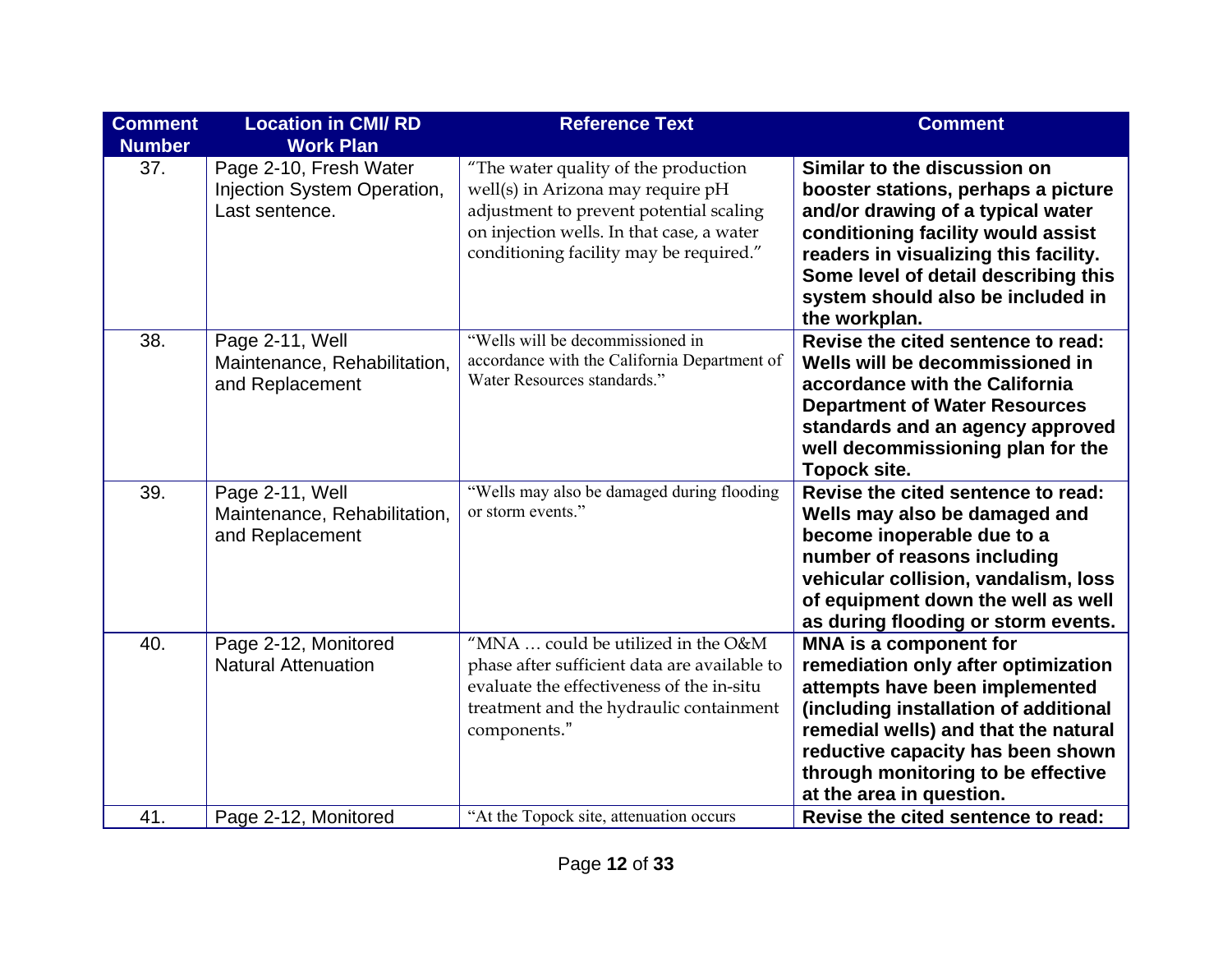| <b>Comment</b><br><b>Number</b> | <b>Location in CMI/RD</b><br><b>Work Plan</b>                                   | <b>Reference Text</b>                                                                                                                                                                                                                   | <b>Comment</b>                                                                                                                                                                                                                                                                                                                                                                                     |
|---------------------------------|---------------------------------------------------------------------------------|-----------------------------------------------------------------------------------------------------------------------------------------------------------------------------------------------------------------------------------------|----------------------------------------------------------------------------------------------------------------------------------------------------------------------------------------------------------------------------------------------------------------------------------------------------------------------------------------------------------------------------------------------------|
|                                 | Natural Attenuation, Second<br>Paragraph                                        | naturally in the fluvial sediments near the<br>Colorado River, where"                                                                                                                                                                   | At the Topock site, attenuation<br>occurs naturally in most of the<br>fluvial sediments in the floodplain<br>near the Colorado River, where                                                                                                                                                                                                                                                        |
| 42.                             | Page 2-12, Monitored<br>Natural Attenuation, Second<br>Paragraph                | "The available data indicate that the fluvial<br>sediments adjacent to and beneath the river<br>have sufficient reducing capacity to reduce all<br>or at least a significant portion of the Cr(VI)<br>plume (CH2M HILL, 2008c; 2009e)." | Revise the cited sentence to<br>read: The available data indicate<br>that the fluvial sediments adjacent<br>to and beneath the river have<br>sufficient reducing<br>capacity to reduce a significant<br>portion of the Cr(VI) plume (CH2M<br>HILL, 2008c; 2009e).                                                                                                                                  |
| 43.                             | Page 2-12, Monitored<br>Natural Attenuation, Second<br>Paragraph, Last Sentence |                                                                                                                                                                                                                                         | Add the following sentence to the<br>end of the paragraph for full<br>disclosure: "reducing materials,<br>however, appears to be absent in<br>the bedrock contaminated area<br>near the Colorado River."                                                                                                                                                                                           |
| 44.                             | Page 2-12, Section 2.2.1<br><b>Security and Site Access</b>                     | "locks to <b>prevent authorized</b> access"                                                                                                                                                                                             | The sentence should be revised<br>prevent "unauthorized" access.                                                                                                                                                                                                                                                                                                                                   |
| 45.                             | Page 2-12 and 13, Section<br>2.2.1 Security and Site<br>Access                  | "as required by EIR mitigation<br>measure"                                                                                                                                                                                              | Although DTSC specified that the<br>site access and security plan are to<br>be developed as part of the CMI<br><b>Work Plan, DTSC acknowledges</b><br>that the full scope of the plan can<br>not be accomplished without<br>completion of the design.<br>Therefore, DTSC agrees that PG&E<br>can provide conceptual ideas<br>within the CMI Work Plan for the<br>development of a detailed plan as |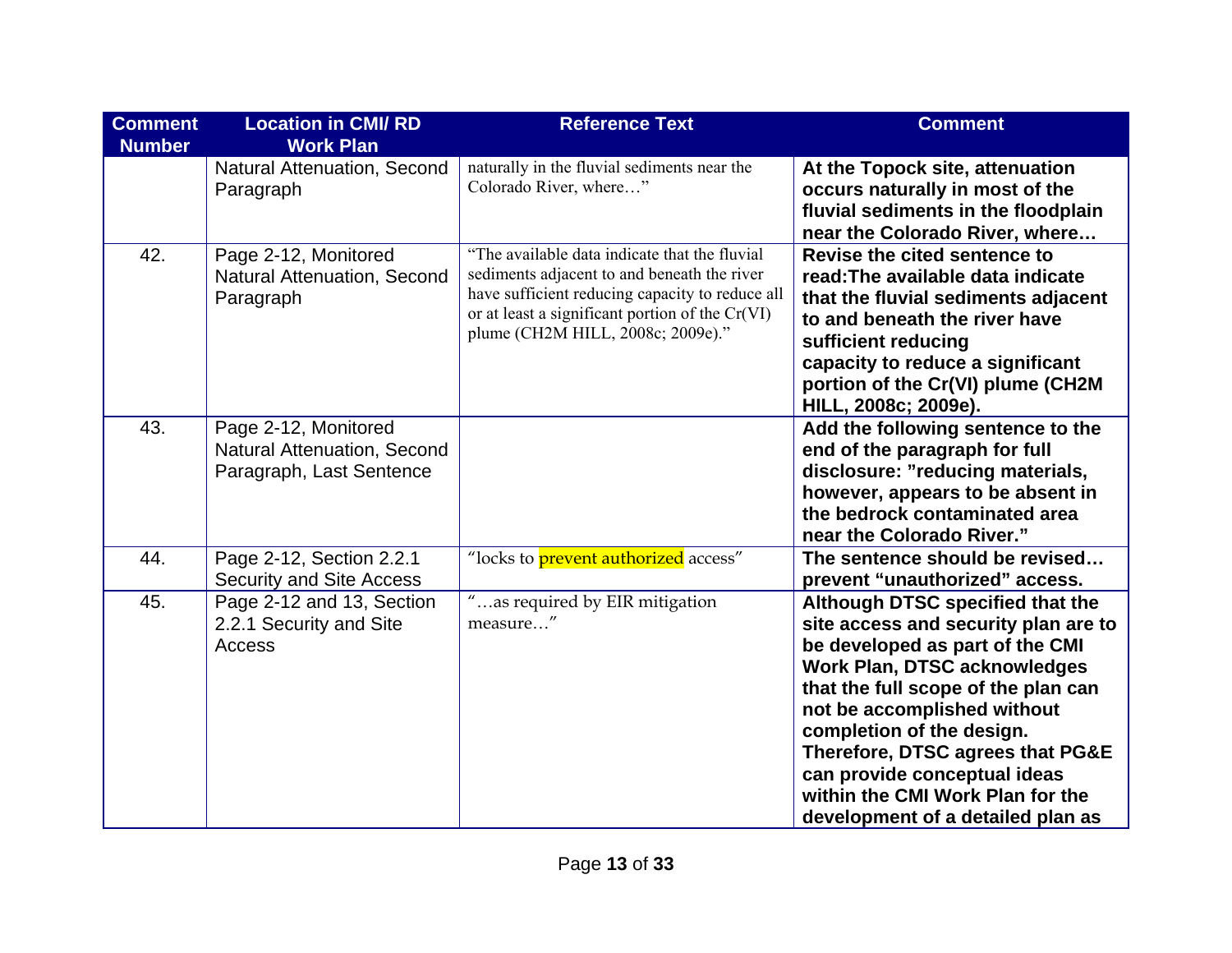| <b>Comment</b><br><b>Number</b> | <b>Location in CMI/RD</b><br><b>Work Plan</b>                                | <b>Reference Text</b>                                                                                                                                                                                                                                                                                                                                                                               | <b>Comment</b>                                                                                                                                                                                                                                                                                                                                                                      |
|---------------------------------|------------------------------------------------------------------------------|-----------------------------------------------------------------------------------------------------------------------------------------------------------------------------------------------------------------------------------------------------------------------------------------------------------------------------------------------------------------------------------------------------|-------------------------------------------------------------------------------------------------------------------------------------------------------------------------------------------------------------------------------------------------------------------------------------------------------------------------------------------------------------------------------------|
|                                 |                                                                              |                                                                                                                                                                                                                                                                                                                                                                                                     | part of the final design.<br><b>Please note that DTSC did</b><br>encouraged PG&E, as part of the<br>mitigation measures, to work with<br>interested tribes on the<br>development of mitigation<br>procedures so that Tribal input can<br>be properly reflected in the<br>execution of the developed<br>measures which are subject to<br><b>DTSC review and approval.</b>            |
| 46.                             | Page 2-13, Section 2.2.3,<br>Management of Remedy<br>Wastewater              | "Such maintenance activities will create a<br>wastewater stream that must be managed.<br>Other types of wastewater (smaller volume)<br>will also need to be managed, such as<br>monitoring well sampling purge water,<br>equipment decontamination wastewater, and<br>rainfall that collects in secondary<br>containment. Collectively, these types of<br>wastewater are called remedy wastewater." | Why would PG&E consider the<br>rainfall cited to be related to the<br>remedy?                                                                                                                                                                                                                                                                                                       |
| 47.                             | Page 2-13 to 15, Section<br>2.2.3, Management of<br><b>Remedy Wastewater</b> | "It is estimated that 3 to 16 million<br>gallons per year of remedy<br>wastewater will be generated."                                                                                                                                                                                                                                                                                               | As stated, 3 to 16 million gallons<br>translate to 5.7 to over 30 gallons<br>per minute of wastewater<br>generated continuously throughout<br>the year. PG&E should verify this<br>estimate and seek alternative<br>means to avoid significant<br>generation of wastewater from the<br>remediation efforts. Also,<br>discussion on the composition of<br>the wastewater and why the |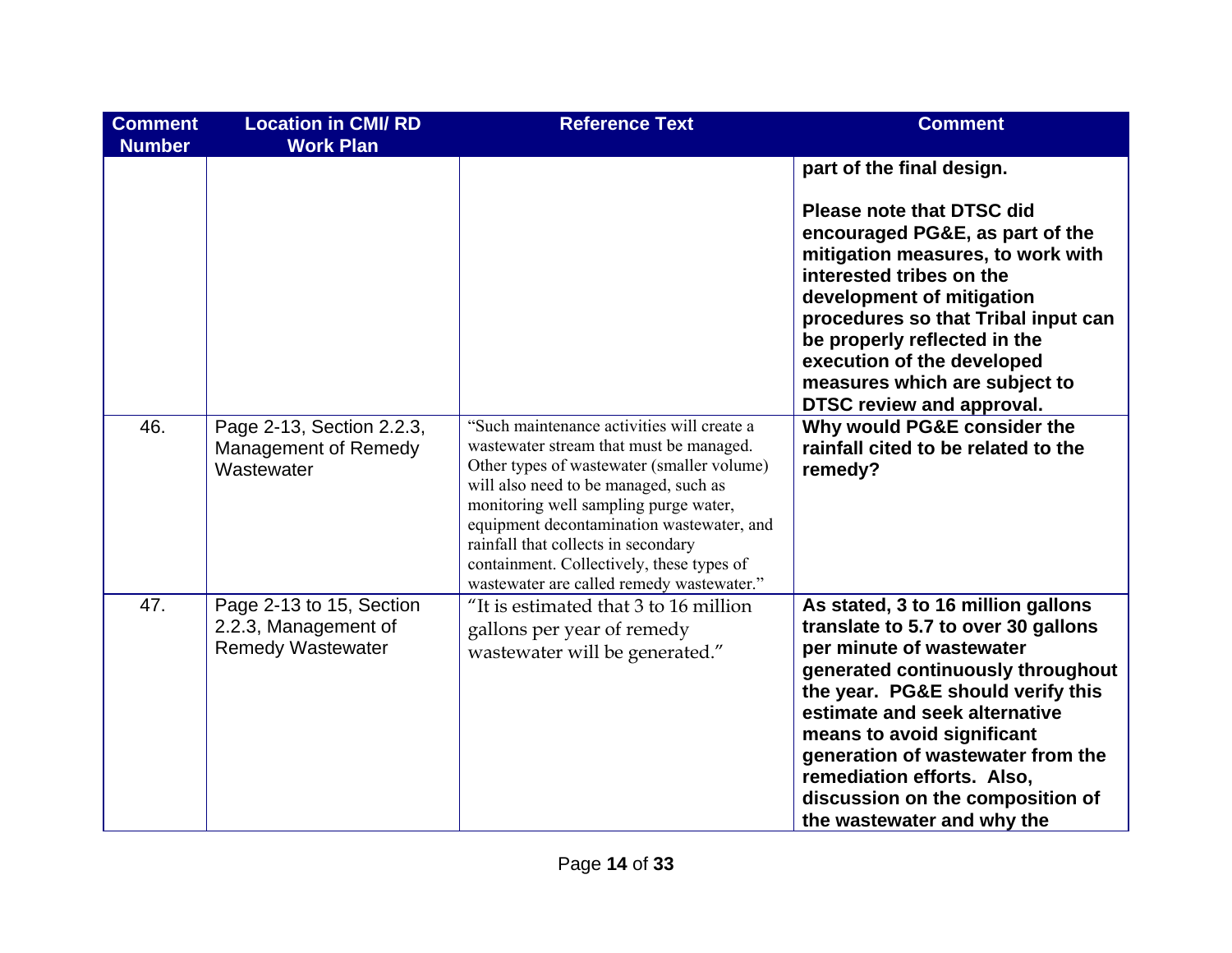| <b>Comment</b><br><b>Number</b> | <b>Location in CMI/RD</b><br><b>Work Plan</b>               | <b>Reference Text</b>                                                                                                                                                                                                                                                | <b>Comment</b>                                                                                                                                                                                                                                                                                                                                                                                      |
|---------------------------------|-------------------------------------------------------------|----------------------------------------------------------------------------------------------------------------------------------------------------------------------------------------------------------------------------------------------------------------------|-----------------------------------------------------------------------------------------------------------------------------------------------------------------------------------------------------------------------------------------------------------------------------------------------------------------------------------------------------------------------------------------------------|
|                                 |                                                             |                                                                                                                                                                                                                                                                      | wastewater cannot be reinjected<br>into the aquifer should be included<br>in the Work Plan.                                                                                                                                                                                                                                                                                                         |
| 48.                             | Page 2-13, Section 2.2.3,<br><b>Transport of Wastewater</b> |                                                                                                                                                                                                                                                                      | Would off site disposal at an<br>appropriate facility be an<br>appropriate option for waste water?<br>If so, it should be evaluated.                                                                                                                                                                                                                                                                |
| 49.                             | Page 2-14, Section 2.2.3,<br><b>Transport of Wastewater</b> | "It is not anticipated that these will<br>require removal as disposal/reuse<br>options exist that can receive such water<br>- including water from the carbon-<br>amended injection wells in the plume and<br>the existing Compressor Station<br>evaporation ponds." | Are the PG&E ponds that are<br>regulated by the Water Board<br>permitted to accept non-cooling<br>tower wastewater streams<br>including those discussed in this<br>section?                                                                                                                                                                                                                         |
| 50.                             | Page 2-14 to 15,<br>Disposal/Reuse of Treated<br>Wastewater | 2. Discharge to the evaporation ponds, 3.<br>Discharge to Moabi Regional Park<br>Wastewater ponds, 5. Discharge to an<br>infiltration gallery in Bat Cave Wash.                                                                                                      | Would off site disposal at an<br>appropriate facility be an<br>appropriate option for waste water?<br>If so, it should be evaluated.                                                                                                                                                                                                                                                                |
| 51.                             | Page 2-15, Disposal/Reuse<br>of Treated Wastewater          | "An injection gallery in Bat Cave Wash is<br>another potential method to dispose<br>of treated water."                                                                                                                                                               | The Work Plan will need to clearly<br>define what an infiltration gallery is<br>if PG&E wishes it to be considered<br>as part of the project. This newly<br>proposed concept would have to<br>be fully evaluated for potential<br>impacts to: clean soils; existing<br>soils contamination on the surface<br>of the wash and below in the<br>vadose zone; as well as impacts to<br>flora and fauna. |
| 52.                             | Page 2-16, section Section<br>2.3.1 Monitoring Goals and    | "When the groundwater remedy is<br>implemented, the current groundwater                                                                                                                                                                                              | <b>Although DTSC generally agrees</b><br>with PG&E's stated goals and                                                                                                                                                                                                                                                                                                                               |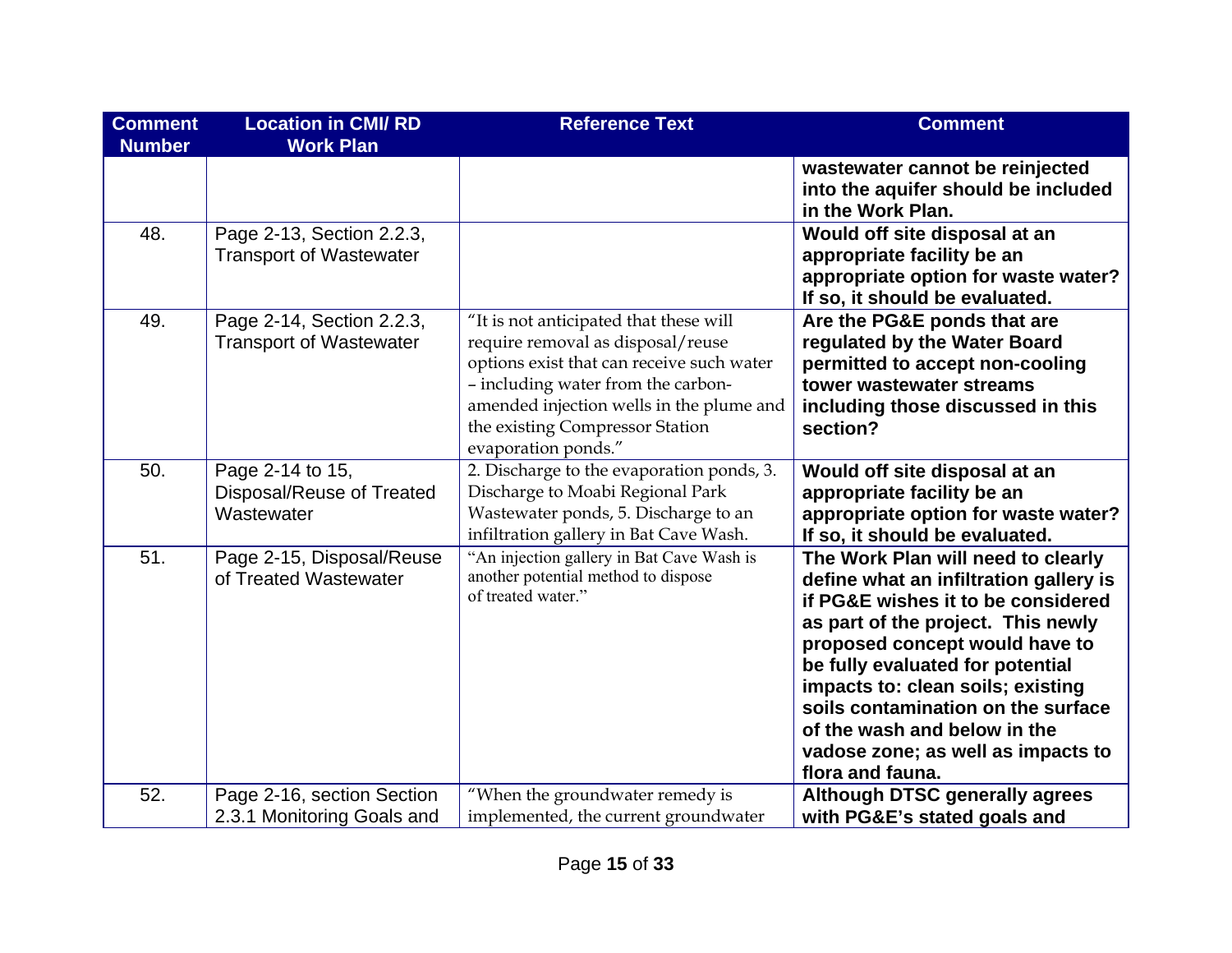| <b>Comment</b> | <b>Location in CMI/RD</b>      | <b>Reference Text</b>                                                                                                                                                                                                        | <b>Comment</b>                                                                                                                                                                                                                                                                                                                                                                                                                                                                                                                                                                                                                                                                                                                                                                                   |
|----------------|--------------------------------|------------------------------------------------------------------------------------------------------------------------------------------------------------------------------------------------------------------------------|--------------------------------------------------------------------------------------------------------------------------------------------------------------------------------------------------------------------------------------------------------------------------------------------------------------------------------------------------------------------------------------------------------------------------------------------------------------------------------------------------------------------------------------------------------------------------------------------------------------------------------------------------------------------------------------------------------------------------------------------------------------------------------------------------|
| <b>Number</b>  | <b>Work Plan</b><br>Objectives | monitoring programs will be replaced by<br>a new Corrective Measure/ Remedial<br>Action Monitoring Program with the<br>focus of evaluating the performance of<br>the remedy to attain the RAOs and to<br>comply with ARARs." | objectives for the "new" monitoring<br>program, the purpose should be<br>expanded beyond the four RAOs.<br><b>DTSC does expect PG&amp;E to refine</b><br>this CMI work plan to define short<br>term RAOs, which can be part of<br>the design criteria, that would<br>provide short term milestones for<br>measuring remedial performance<br>(example: complete chromium<br>reduction within floodplain in two<br>years while establishing a viable<br>IRZ). With that in mind, DTSC<br>expects the monitoring program to<br>be capable of providing data to<br>determine the plume conditions<br>(i.e., three dimensional snap-shot<br>of contamination within plume,<br>plume changes over time as<br>remedy is implemented,<br>groundwater chemistry changes<br>during remedy, and tracking of |
|                |                                |                                                                                                                                                                                                                              | potential by products), tracking of                                                                                                                                                                                                                                                                                                                                                                                                                                                                                                                                                                                                                                                                                                                                                              |
|                |                                |                                                                                                                                                                                                                              | other COPCs that were identified in<br>the RFI, as well as data collection<br>for remedy performance<br>determinations. DTSC also agrees                                                                                                                                                                                                                                                                                                                                                                                                                                                                                                                                                                                                                                                         |
|                |                                |                                                                                                                                                                                                                              | with PG&E that compliance<br>monitoring will be necessary to<br>assess the groundwater condition<br>from injection activities.                                                                                                                                                                                                                                                                                                                                                                                                                                                                                                                                                                                                                                                                   |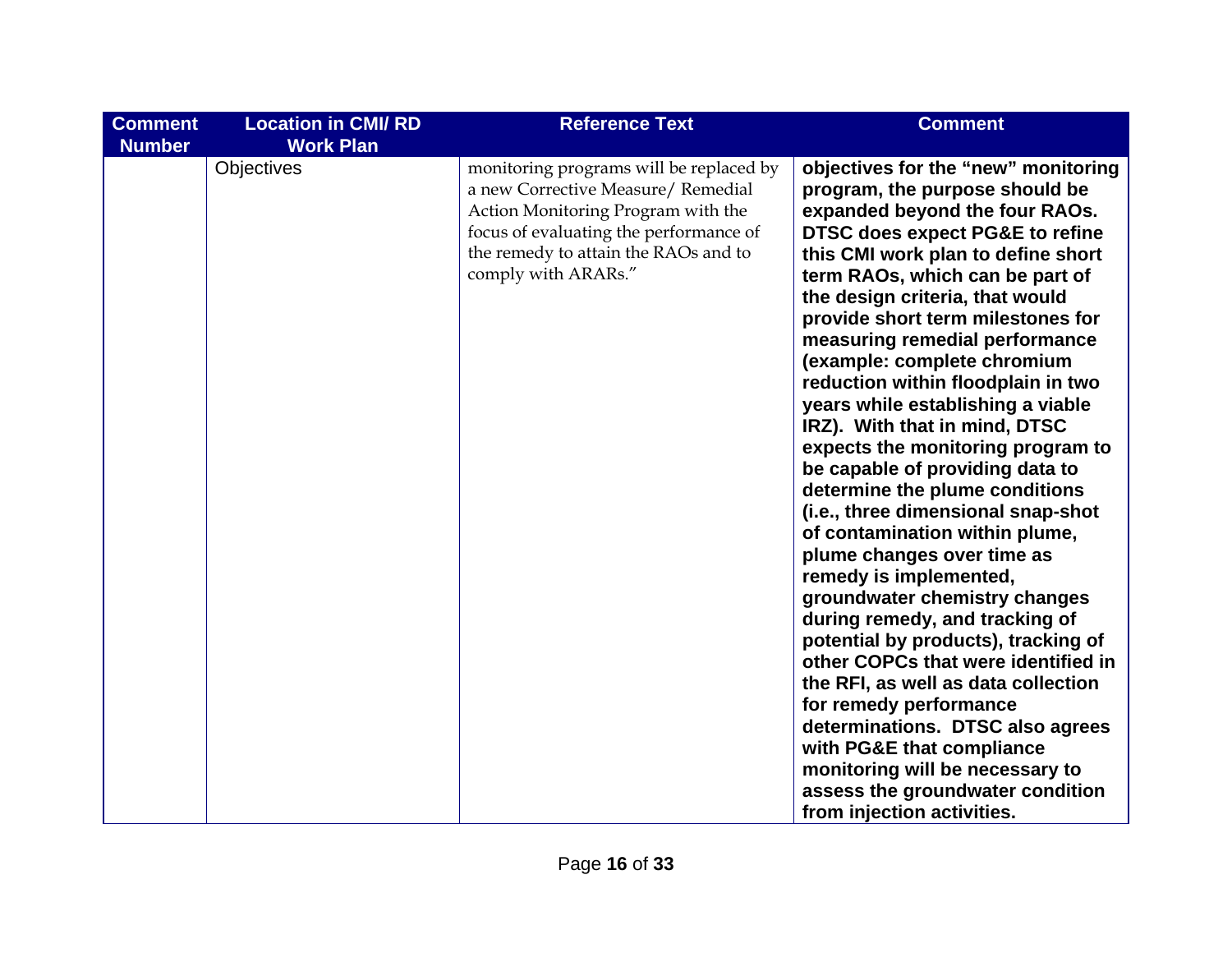| <b>Comment</b><br><b>Number</b> | <b>Location in CMI/RD</b><br><b>Work Plan</b>                                                                          | <b>Reference Text</b>                                                                                                                                                          | <b>Comment</b>                                                                                                                                                                                                                                                                                                                                                                                                                             |
|---------------------------------|------------------------------------------------------------------------------------------------------------------------|--------------------------------------------------------------------------------------------------------------------------------------------------------------------------------|--------------------------------------------------------------------------------------------------------------------------------------------------------------------------------------------------------------------------------------------------------------------------------------------------------------------------------------------------------------------------------------------------------------------------------------------|
| 53.                             | Page 2-16, Compliance<br><b>Monitoring During Remedy</b><br>Implementation, 1 <sup>st</sup><br>paragraph after bullets | While RFI/RI characterization at the site<br>has been focused on both Cr(T) and<br>Cr(VI), future monitoring during the<br>remediation will be focused on Cr(VI).              | As stated, the focus of the<br>monitoring seems too limiting to<br>only Cr(VI). To properly evaluate<br>the goals and purpose, PG&E will<br>need to monitor for a suite of<br>constituents including all COPCs<br>and potential by-products of<br>remediation.                                                                                                                                                                             |
| 54.                             | Page 2-16, Compliance<br><b>Monitoring During Remedy</b><br>Implementation                                             | "While RFI/RI characterization at the site has<br>been focused on both $Cr(T)$ and $Cr(VI)$ ,<br>future monitoring during the remediation will<br>be focused on Cr(VI)."       | <b>Periodic monitoring for total</b><br>chromium will be required as RAOs<br>/ MCLs are based on total<br>chromium.                                                                                                                                                                                                                                                                                                                        |
| 55.                             | Page 2-16, Compliance<br><b>Monitoring During Remedy</b><br>Implementation                                             | "Water quality monitoring in groundwater<br>outside the plume will focus on analysis for<br>$Cr(VI)$ , as well as in-situ byproducts (arsenic<br>and manganese)."              | Water quality monitoring outside<br>the plume will also consist of<br>periodic monitoring of general<br>minerals, total metals, isotopes, et<br>al. to evaluate overall plume<br>movement.                                                                                                                                                                                                                                                 |
| 56.                             | Page 2-16, Compliance<br><b>Monitoring During Remedy</b><br>Implementation                                             | "Concentrations in groundwater outside the<br>plume will be evaluated against background<br>concentrations (32 parts per billion [ppb] for<br>Cr[VI] and 24 ppb for arsenic)." | The Work Plan must also<br>acknowledge that metals/general<br>minerals/etc., will have to be<br>evaluated via intra well<br>comparisons where data from a<br>single well are evaluated overtime<br>(e.g., time series graphs) and that<br>compliance wells will be compared<br>to individual trigger levels<br>developed for each well as<br>currently done for the IM-3<br>performance monitoring.<br>Therefore, baseline conditions will |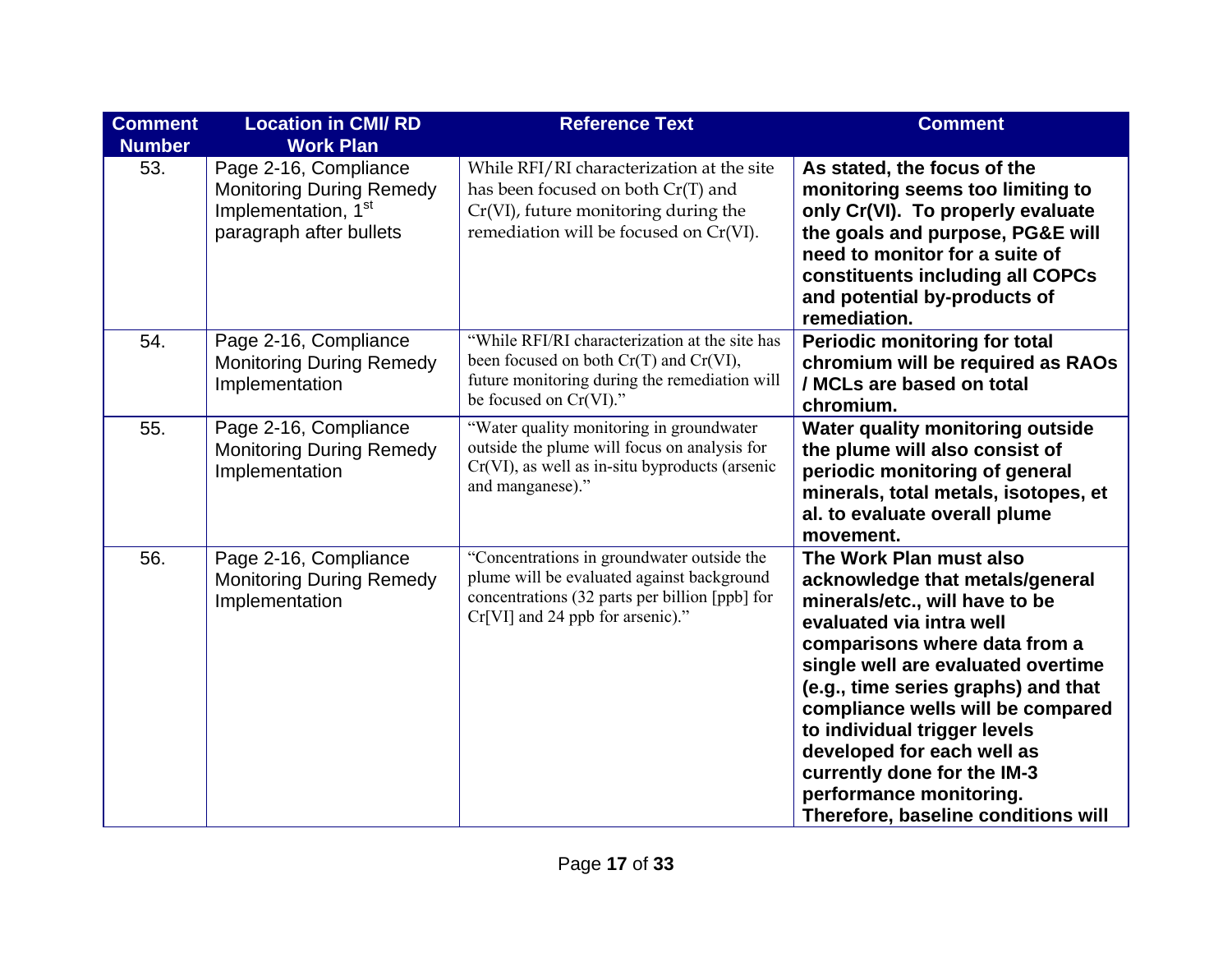| <b>Comment</b><br><b>Number</b> | <b>Location in CMI/RD</b><br><b>Work Plan</b>                              | <b>Reference Text</b>                                                                                                                                                                                                                                                                                             | <b>Comment</b>                                                                                                                                                                                                                                                                                                                                                                |
|---------------------------------|----------------------------------------------------------------------------|-------------------------------------------------------------------------------------------------------------------------------------------------------------------------------------------------------------------------------------------------------------------------------------------------------------------|-------------------------------------------------------------------------------------------------------------------------------------------------------------------------------------------------------------------------------------------------------------------------------------------------------------------------------------------------------------------------------|
|                                 |                                                                            |                                                                                                                                                                                                                                                                                                                   | have to be established for all wells<br>prior to system start up. PG&E will<br>need to sequence new well<br>installation and baseline<br>groundwater sampling early in the<br>process. The baseline issue<br>should be documented in the Work<br>Plan.                                                                                                                        |
|                                 |                                                                            |                                                                                                                                                                                                                                                                                                                   | Site trends over specific areas<br>could be compared to background<br>concentrations, but area specific<br>concentrations (e.g., mean arsenic,<br>manganese, and chromium<br>floodplain concentrations) should<br>also be evaluated due to<br>acknowledged limitations<br>associated with the regional<br>background study. This concept<br>should be added to the Work Plan. |
| 57.                             | Page 2-16, Compliance<br><b>Monitoring During Remedy</b><br>Implementation | "River monitoring may also be conducted to<br>ensure that concentrations remain below<br>numeric surface water quality criteria.<br>Concentrations above water quality criteria<br>attributable to contributions from the Topock<br>site will result in contingency activities, such<br>as system modifications." | Revise the cited sentence as<br>follows: River monitoring will also<br>be conducted to ensure that<br>concentrations remain below<br>numeric surface water quality<br>criteria and river background<br>levels. Concentrations attributable<br>to contributions from the Topock<br>site will result in contingency<br>activities, such as system<br>modifications.             |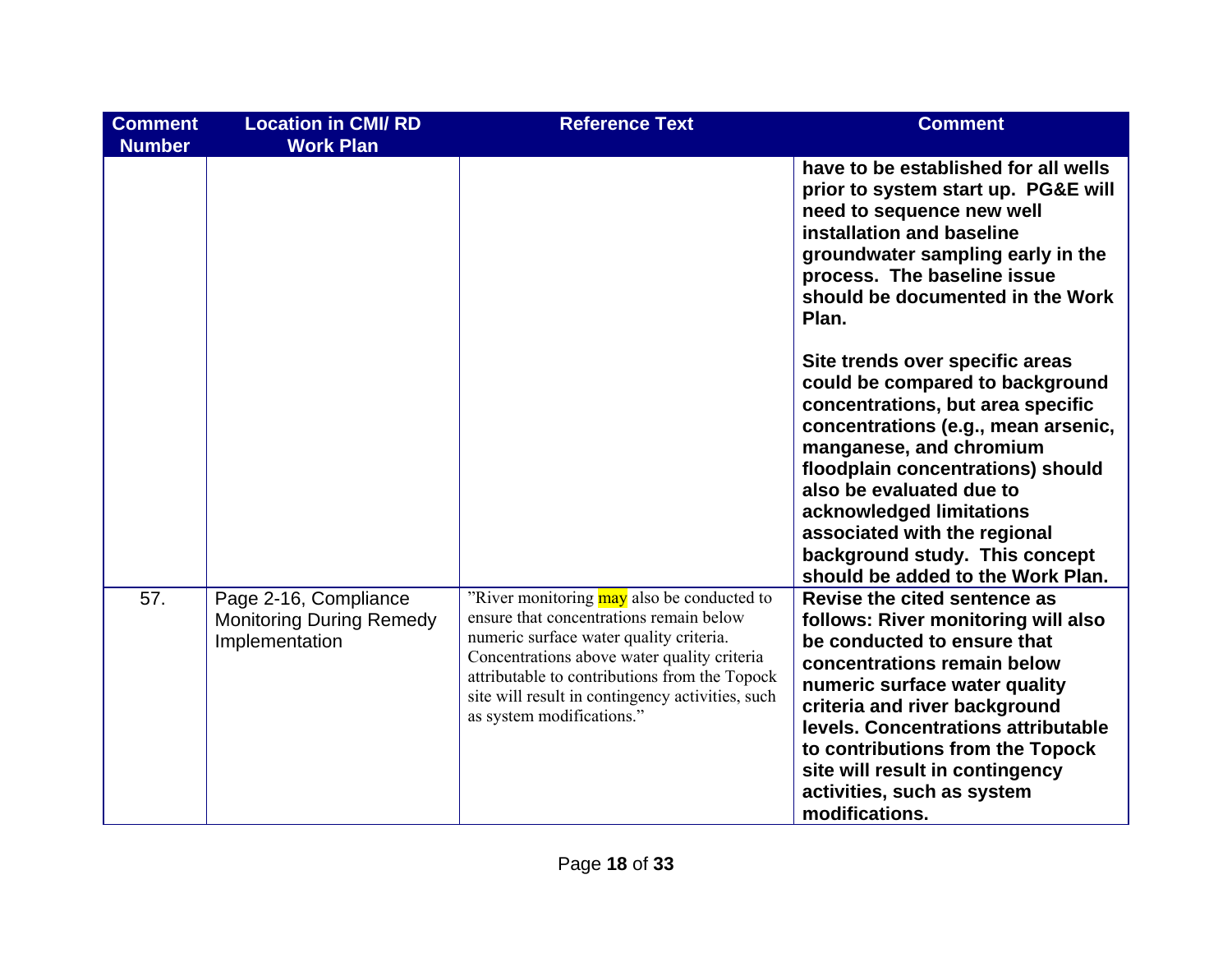| <b>Comment</b><br><b>Number</b> | <b>Location in CMI/RD</b><br><b>Work Plan</b>                                 | <b>Reference Text</b>                                                                                                                                                                                          | <b>Comment</b>                                                                                                                                                                                                                                                                                                                                                                                                                                                                                                                                                                          |
|---------------------------------|-------------------------------------------------------------------------------|----------------------------------------------------------------------------------------------------------------------------------------------------------------------------------------------------------------|-----------------------------------------------------------------------------------------------------------------------------------------------------------------------------------------------------------------------------------------------------------------------------------------------------------------------------------------------------------------------------------------------------------------------------------------------------------------------------------------------------------------------------------------------------------------------------------------|
| 58.                             | Page 2-16/17, Compliance<br><b>Monitoring During Remedy</b><br>Implementation | "Most compliance monitoring would<br>likely occur in wells around the perimeter of<br>the plume, particularly along the western and<br>northern margins where the fresh water<br>injection wells are located." | DTSC reserves comment on the<br>compliance monitoring network<br>until the remedy and monitoring<br>program are no longer conceptual.                                                                                                                                                                                                                                                                                                                                                                                                                                                   |
| 59.                             | Page 2-17, Compliance<br><b>Monitoring During Remedy</b><br>Implementation    | "Inside the plume, the monitoring program is<br>focused on measuring progress towards<br>attainment of RAOs, and therefore will<br>primarily be measuring changes in Cr(VI)<br>concentrations."                | See comments on Table 2-1 below.<br>Revision to text is requested.                                                                                                                                                                                                                                                                                                                                                                                                                                                                                                                      |
| 60.                             | Page 2-17, Compliance<br><b>Monitoring During Remedy</b><br>Implementation    | "compliance monitoring inside the<br>perimeter of the plume will be less<br>frequent than monitoring outside the<br>perimeter of the plume, likely on an<br>annual or bi-annual basis."                        | DTSC may agree with this<br>frequency when the remedial<br>system is in steady state and<br>hydraulics and geochemical fate<br>and transport is better understood.<br>In the beginning, DTSC expects<br>monitoring at higher frequencies to<br>ensure proper understanding of<br>effects from remedy<br>implementation.<br>DTSC will be better able to address<br>this comment after PG&E<br>establishes a defined, non-<br>conceptual remedy and monitoring<br>program that will be based on<br>updated modeling and anticipated<br>flow rates and contaminant<br>transport estimates. |
| 61.                             | Page 2-17, Compliance                                                         | "Unlike the areas outside the plume, increases<br>in concentrations inside the plume will not                                                                                                                  | The cited sentence will need to be                                                                                                                                                                                                                                                                                                                                                                                                                                                                                                                                                      |
|                                 | <b>Monitoring During Remedy</b><br>Implementation                             | result in contingency activities because of the                                                                                                                                                                | revised because there will be<br>situations were monitoring inside,                                                                                                                                                                                                                                                                                                                                                                                                                                                                                                                     |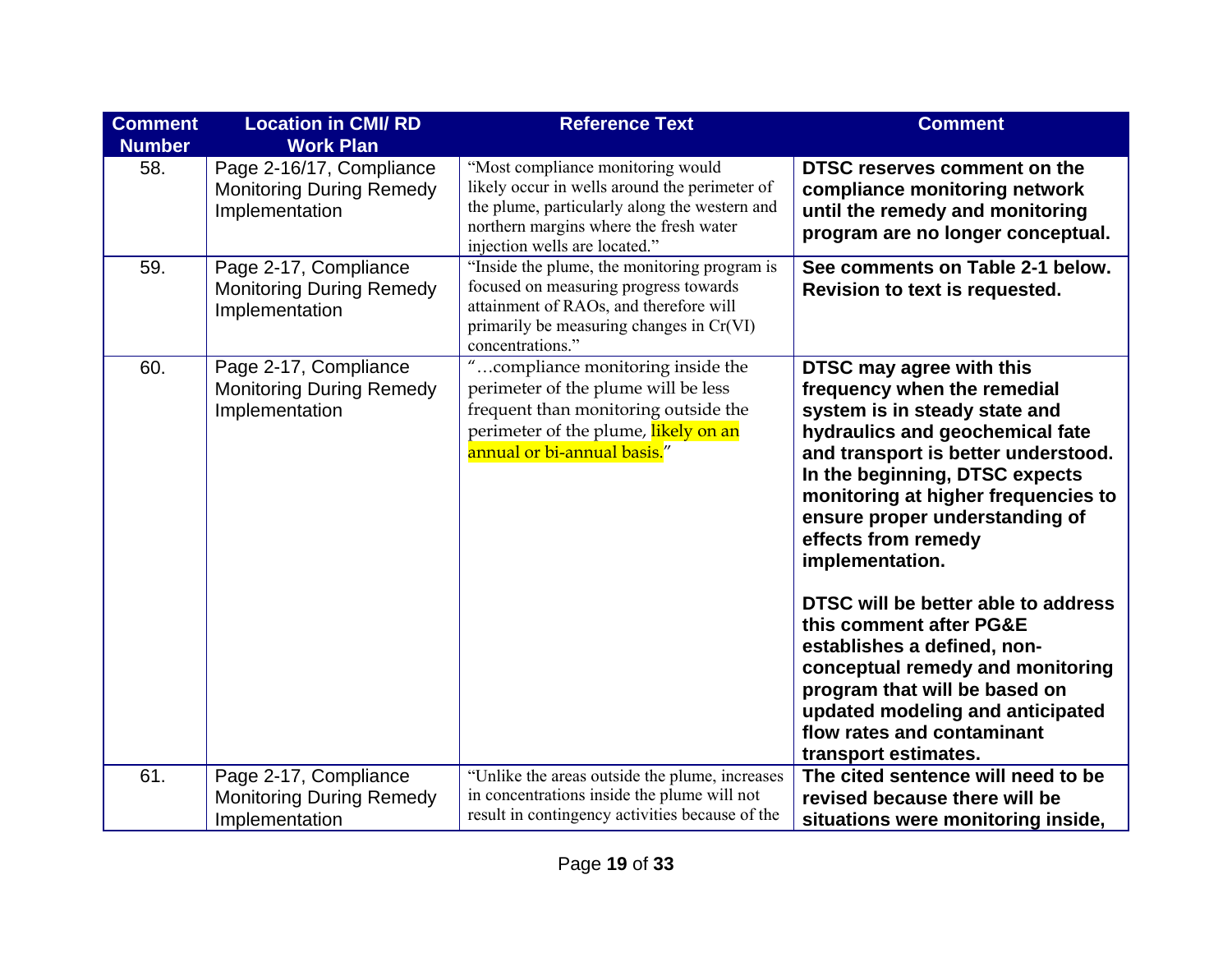| <b>Comment</b><br><b>Number</b> | <b>Location in CMI/RD</b><br><b>Work Plan</b> | <b>Reference Text</b>                                               | <b>Comment</b>                                                                                                                                                                                                                                                                                                                                                                                                                                                                                                                                                          |
|---------------------------------|-----------------------------------------------|---------------------------------------------------------------------|-------------------------------------------------------------------------------------------------------------------------------------------------------------------------------------------------------------------------------------------------------------------------------------------------------------------------------------------------------------------------------------------------------------------------------------------------------------------------------------------------------------------------------------------------------------------------|
|                                 |                                               | $ICs.$ "                                                            | but along the edge of the plume<br>(e.g., river's edge) could call for<br>some contingency activities.                                                                                                                                                                                                                                                                                                                                                                                                                                                                  |
| 62.                             | Table 2-1                                     | Primary Constituents, Frequency and<br><b>Monitoring Objectives</b> | <b>DTSC disagrees with constituents</b><br>listed for compliance monitoring.<br>In order to define the effectiveness<br>of the remedy and track the<br>generation and conversion of by<br>products, redox-sensitive species<br>will be required inside the plume.<br>Why are there no constituents<br>measured in process control<br>monitoring at the west and north of<br>fresh water injection wells and East<br>Ravine? DTSC also does not see<br>the monitoring of Molybdenum,<br>Nitrate, and Selenium as other<br><b>COCs stated in the RFI, CMS and</b><br>EIR. |
|                                 |                                               |                                                                     | In general, DTSC disagrees with the<br>frequencies listed. Frequency can<br>be adjusted based on operational<br>phases, but more frequent during<br>remedy startup is required. Also,<br>additional monitoring objectives<br>will need to be defined. Therefore,<br>additional primary constituents or<br>general chemistry, such as TDS,<br>ORP, isotopes, and pH, may need<br>to be added or modified through                                                                                                                                                         |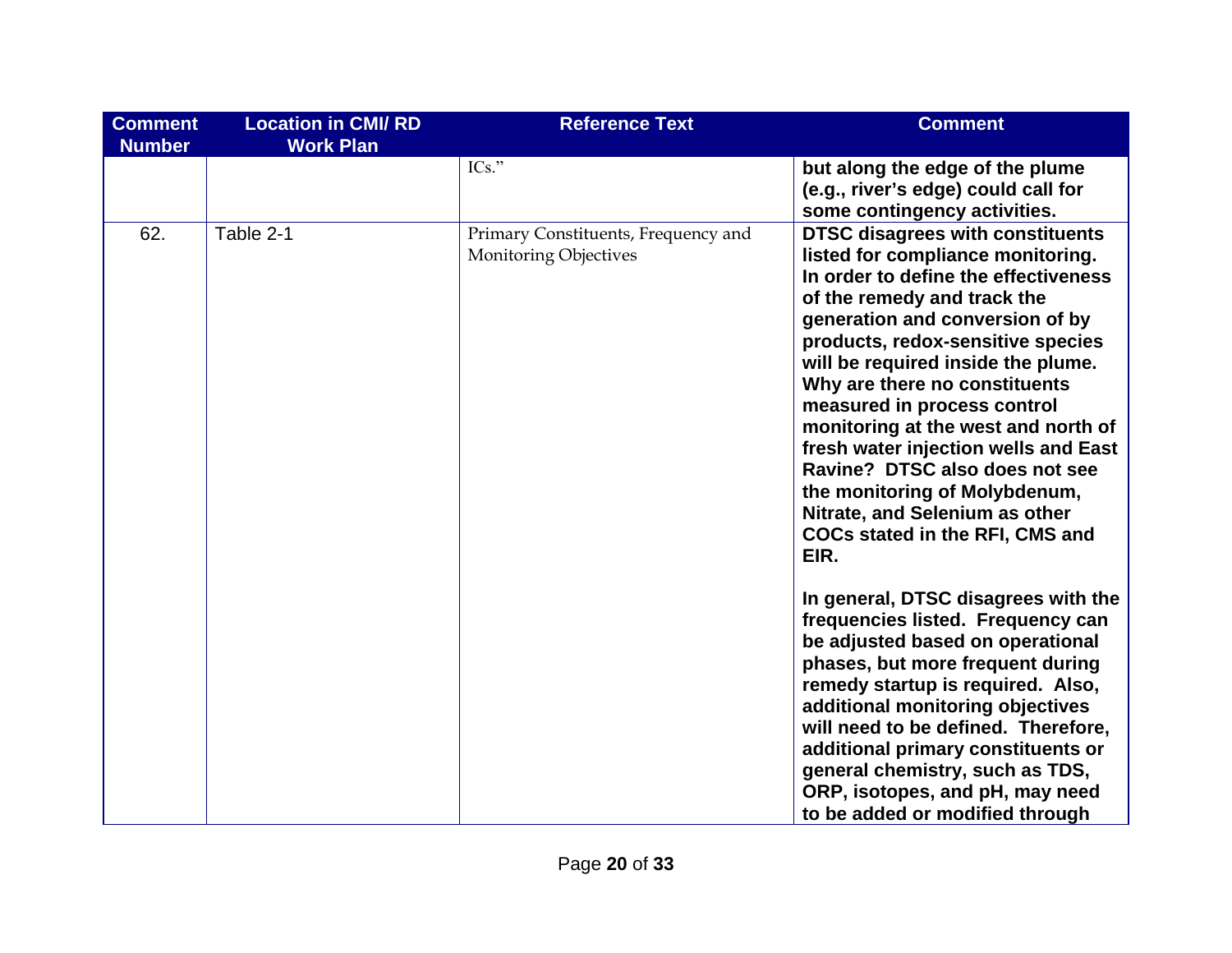| <b>Comment</b><br><b>Number</b> | <b>Location in CMI/RD</b><br><b>Work Plan</b>                              | <b>Reference Text</b>                                                                                                                                                                                                                                                                                                                   | <b>Comment</b>                                                                                                                                                                                                                                                                                                                                                                                                                                                                                                                                                               |
|---------------------------------|----------------------------------------------------------------------------|-----------------------------------------------------------------------------------------------------------------------------------------------------------------------------------------------------------------------------------------------------------------------------------------------------------------------------------------|------------------------------------------------------------------------------------------------------------------------------------------------------------------------------------------------------------------------------------------------------------------------------------------------------------------------------------------------------------------------------------------------------------------------------------------------------------------------------------------------------------------------------------------------------------------------------|
|                                 |                                                                            |                                                                                                                                                                                                                                                                                                                                         | out the table<br>DTSC will be better able to address<br>the framework and frequency for<br>monitoring after PG&E establishes<br>a defined, nonconceptual remedy<br>and monitoring program that will<br>be based on updated modeling and<br>anticipated flow rates and<br>contaminant transport estimates.<br><b>Monitoring Objectives should</b><br>include evaluating changes in<br>plume distribution; evaluating<br>distribution of other COCs (Mo, N,<br>and Se); monitoring changes in<br>geochemistry. PG&E will need to<br>develop both short and long term<br>goals. |
| 63.                             | Page 2-18, Compliance<br><b>Monitoring During Remedy</b><br>Implementation | "It is anticipated that non-certified lab<br>analysis will also be a component of process<br>control monitoring during the groundwater<br>remedy."                                                                                                                                                                                      | PG&E will need to specify which<br>analyses will be performed by on-<br>site non-certified labs and for what<br>purpose.                                                                                                                                                                                                                                                                                                                                                                                                                                                     |
| 64.                             | Page 2-18, Evolution of<br><b>Monitoring Programs Over</b><br>Time         | "Once the floodplain is clean, it may be<br>possible to turn off the pumping wells near<br>the river and the carbon-amended injection<br>wells. Changes such as this would result in<br>changes in the monitoring program.<br>Eventually, it will be determined that<br>the active part of the remedial action is no<br>longer needed." | PG&E will need to develop upfront<br>criteria for major changes to the<br>remedy. For instance, PG&E would<br>need to consider if shutting down<br>pumping along the river would<br>result in a significant increase in<br>time for the remedy to reach RAOs.                                                                                                                                                                                                                                                                                                                |
| 65.                             | Page 3-1, First                                                            | "The additional information will be                                                                                                                                                                                                                                                                                                     | Please use "decommissioning"                                                                                                                                                                                                                                                                                                                                                                                                                                                                                                                                                 |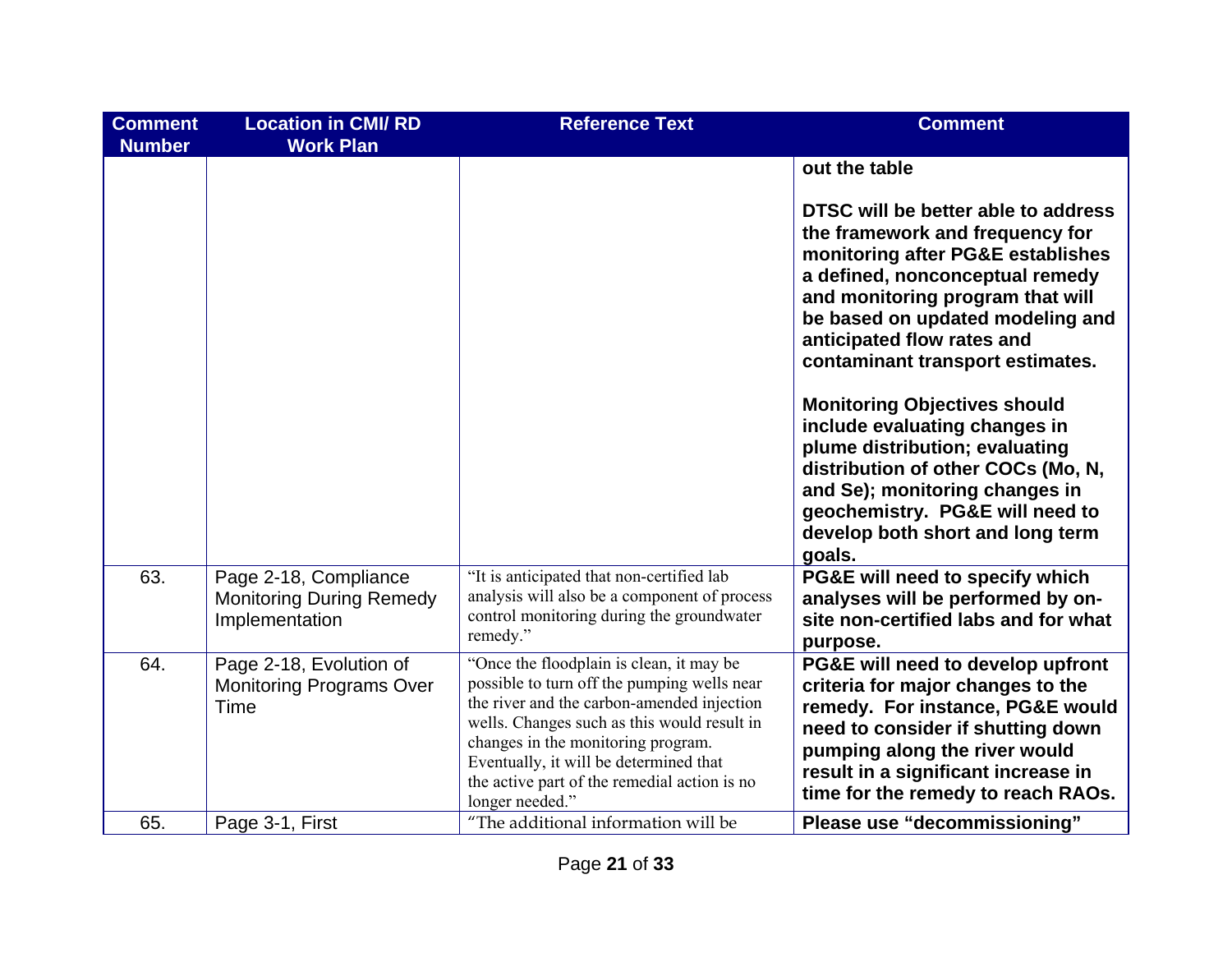| <b>Comment</b><br><b>Number</b> | <b>Location in CMI/RD</b><br><b>Work Plan</b>                                                   | <b>Reference Text</b>                                                                                                                                                                                                                                                                                                                                                                                     | <b>Comment</b>                                                                                                                                                                                                               |
|---------------------------------|-------------------------------------------------------------------------------------------------|-----------------------------------------------------------------------------------------------------------------------------------------------------------------------------------------------------------------------------------------------------------------------------------------------------------------------------------------------------------------------------------------------------------|------------------------------------------------------------------------------------------------------------------------------------------------------------------------------------------------------------------------------|
|                                 | Paragraph                                                                                       | collected for various reasons such as to<br>further document baseline conditions<br>prior to remedy implementation, <i>provide</i><br>information as needed for design and<br>construction planning, and provide<br>information to evaluate remedy<br>performance during future operational                                                                                                               | instead of "closure" to avoid<br>confusion in permitting status<br>under RCRA.<br><b>Furthermore, PG&amp;E should</b><br>highlight up front the need to<br>collect additional information for                                |
|                                 |                                                                                                 | and closure phases."                                                                                                                                                                                                                                                                                                                                                                                      | the East Ravine. At a minimum,<br>revise this sentence "provide<br>information as needed for design and<br>construction planning, especially in<br>the East Ravine area,"                                                    |
| 66.                             | Page 3-1, Section 3.1<br>Hydrogeology and Plume<br><b>Dimensions</b>                            | "during the groundwater remedy<br>design, construction, operation, and post-<br>closure phases."                                                                                                                                                                                                                                                                                                          | Same as comment above. Do not<br>use closure terminologies. In this<br>case, use "post remediation"<br>phases.                                                                                                               |
| 67.                             | Page 3-1, Section 3.1.1 Site<br>Characteristics                                                 | "The geologic and hydrogeologic conditions<br>of the site described below are discussed in<br>greater detail in the RFI/RI Volume 2 Report<br>(CH2M HILL, 2009a), the Volume 2<br>Addendum (CH2M HILL, 2009b), the<br>Summary of Findings Associated with the<br>East Ravine Groundwater Investigation<br>included in Appendix A of the CMS/FS<br>(CH2M HILL, 2009c), and ongoing<br>monitoring reports." | The cited section must<br>acknowledge that additional data<br>are currently being collected for the<br><b>East Ravine and Topock</b><br><b>Compressor Station Areas and will</b><br>be utilized in developing the<br>remedy. |
| 68.                             | Page 3-4, Section 3.1.1 Site<br>Characteristics, Chromium<br>Plume Dimensions,<br>December 2010 | "Based on current site characterization data,<br>the existing dimensions of the plume<br>exceeding natural background levels underlie<br>an area that is approximately 175 acres,<br>including alluvium and bedrock."                                                                                                                                                                                     | The cited sentenced should be<br>modified to as follows:<br>"exceeding natural alluvial<br>background levels " as<br>background values for bedrock<br>have not been determined.                                              |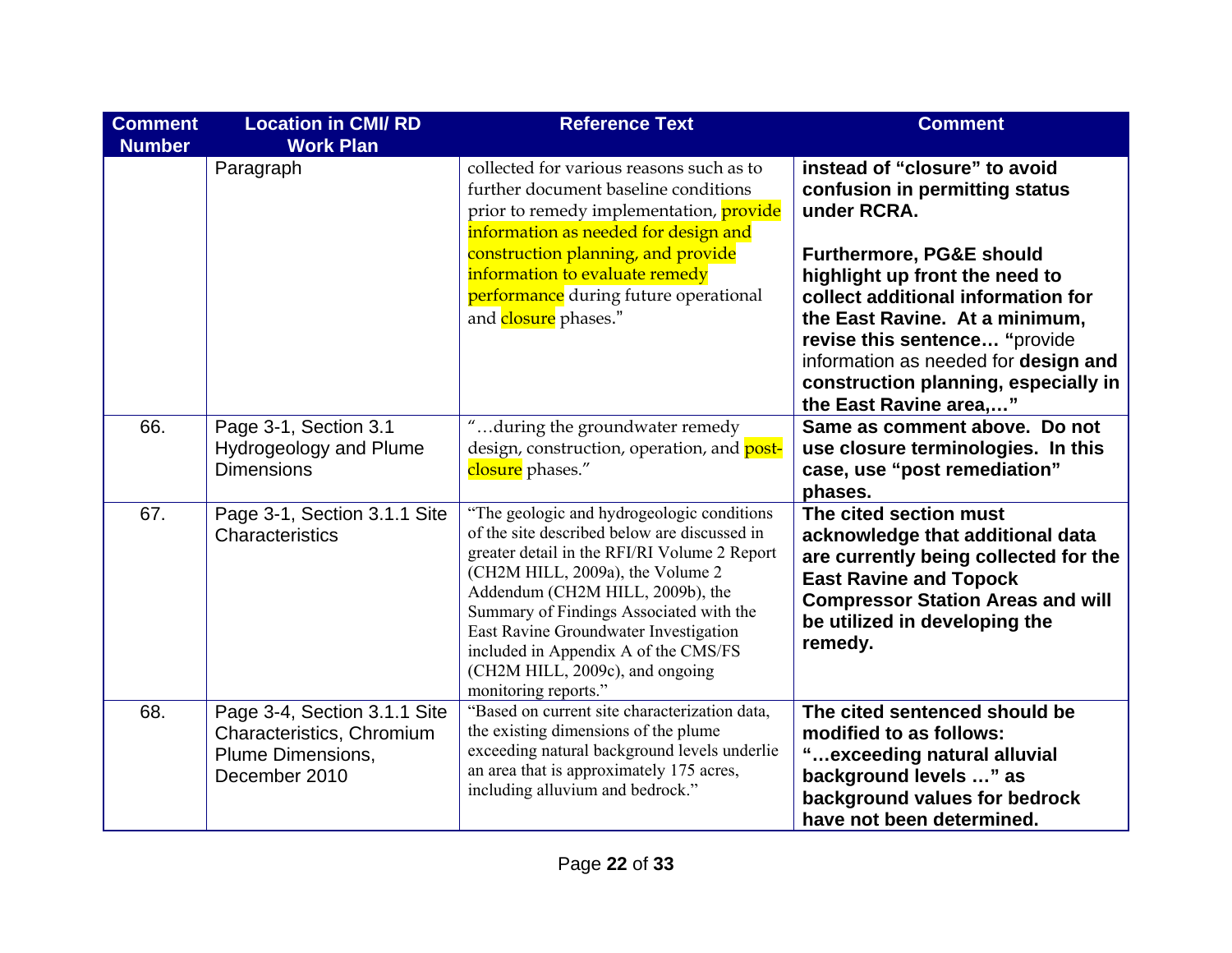| <b>Comment</b><br><b>Number</b> | <b>Location in CMI/RD</b><br><b>Work Plan</b>                                                                          | <b>Reference Text</b>                                                                                                                                                                                                                                                                                                                                                                                                                                   | <b>Comment</b>                                                                                                                                                                                                                                                                                                                                                                                       |
|---------------------------------|------------------------------------------------------------------------------------------------------------------------|---------------------------------------------------------------------------------------------------------------------------------------------------------------------------------------------------------------------------------------------------------------------------------------------------------------------------------------------------------------------------------------------------------------------------------------------------------|------------------------------------------------------------------------------------------------------------------------------------------------------------------------------------------------------------------------------------------------------------------------------------------------------------------------------------------------------------------------------------------------------|
| 69.                             | Page 3-5, Section 3.1.3<br><b>Additional Data During</b><br><b>Groundwater Remedy</b><br>Construction                  | "During the initial construction of the<br>groundwater remedy, wells will be installed<br>in some areas where there are currently few or<br>no existing wells."                                                                                                                                                                                                                                                                                         | Revised the cited sentence as<br>follows, "During the initial<br>construction of the groundwater<br>remedy, wells will be installed in<br>areas where they are needed."<br>New wells may be installed<br>adjacent to existing wells for a<br>number of reasons including<br>vertical definition and aquifer<br>assessment.<br>The following sentence should also<br>be revised in a similar fashion. |
| 70.                             | Page 3-6, Section 3.1.3<br><b>Additional Data During</b><br><b>Groundwater Remedy</b><br>Construction                  | Information to be collected from these wells<br>will include geologic logging, depth to<br>groundwater, analytical constituent<br>concentrations, and possibly aquifer<br>properties.                                                                                                                                                                                                                                                                   | Include geophysical logging to the<br>information that may be collected<br>from wells.                                                                                                                                                                                                                                                                                                               |
| 71.                             | Page 3-6, Section 3.1.4,<br><b>Additional Data During</b><br><b>Groundwater Remedy</b><br><b>Operation and Closure</b> |                                                                                                                                                                                                                                                                                                                                                                                                                                                         | See comments above on use of<br>closure and post closure<br>terminologies.                                                                                                                                                                                                                                                                                                                           |
| 72.                             | Page 3-6, Section 3.1.4,<br><b>Additional Data During</b><br><b>Groundwater Remedy</b><br><b>Operation and Closure</b> | Implementation of the Corrective<br>Measure/Remedial Action Monitoring<br>Program. Data collected from monitoring<br>wells for RAO attainment during operation<br>will be for Cr(VI) concentrations. In addition,<br>measurements of groundwater quality for in-<br>situ treatment byproducts and hydraulic<br>measurements will be collected in select areas<br>of the site. DTSC and DOI have also directed<br>that nitrate, molybdenum, and selenium | See comments on Table 2-1 and<br>pages 2-16 to 2-18. Text from this<br>section (Section 3) should<br>correspond to that contained in<br>Section 2.                                                                                                                                                                                                                                                   |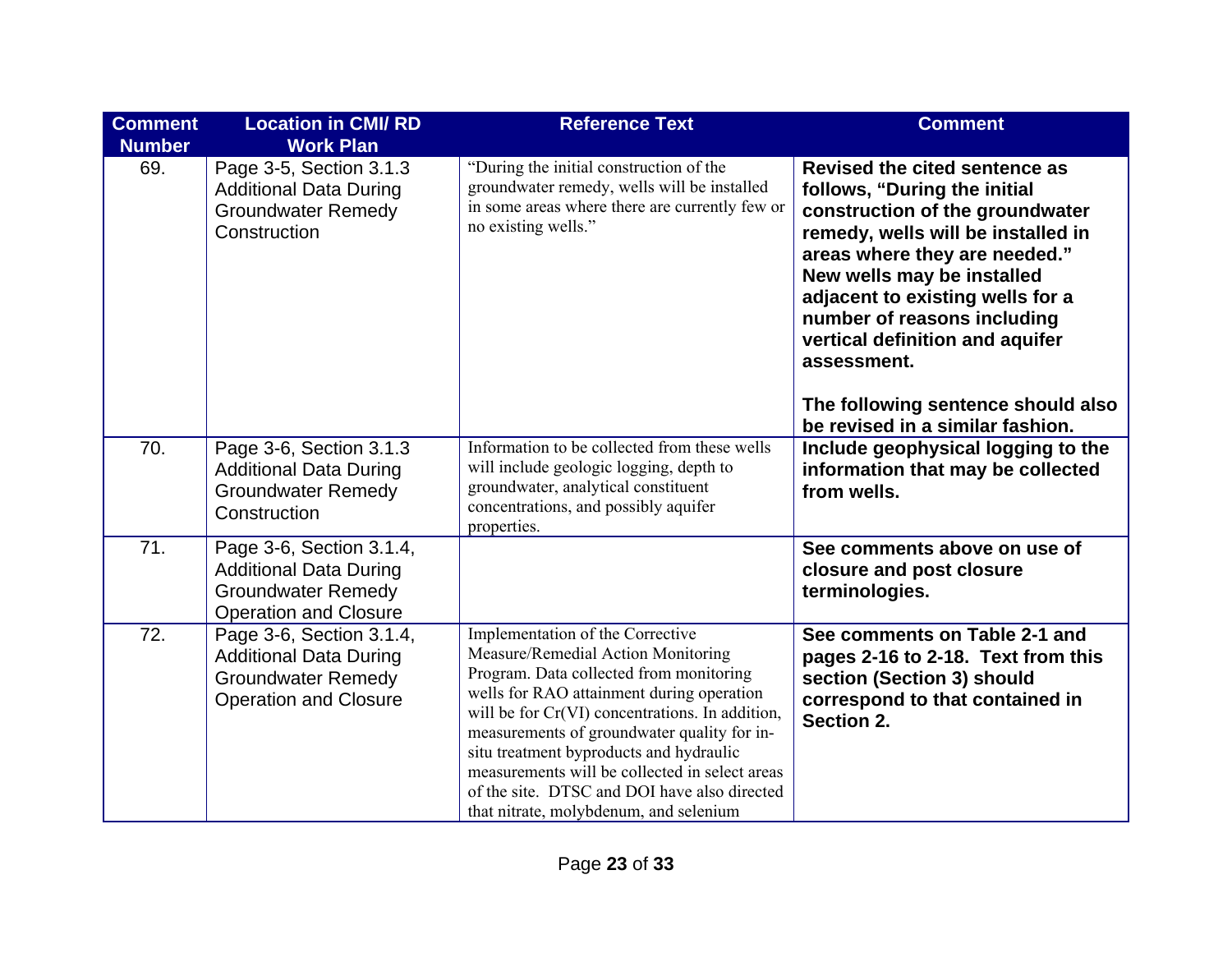| <b>Comment</b><br><b>Number</b> | <b>Location in CMI/RD</b><br><b>Work Plan</b>                                                                          | <b>Reference Text</b>                                                                                                                                                                                                                                                                           | <b>Comment</b>                                                                                                                                                                                                                                                                                                                                                                                                                    |
|---------------------------------|------------------------------------------------------------------------------------------------------------------------|-------------------------------------------------------------------------------------------------------------------------------------------------------------------------------------------------------------------------------------------------------------------------------------------------|-----------------------------------------------------------------------------------------------------------------------------------------------------------------------------------------------------------------------------------------------------------------------------------------------------------------------------------------------------------------------------------------------------------------------------------|
|                                 |                                                                                                                        | concentrations in groundwater be monitored<br>periodically throughout the remediation<br>process.                                                                                                                                                                                               |                                                                                                                                                                                                                                                                                                                                                                                                                                   |
| 73.                             | Page 3-6, Section 3.1.4,<br><b>Additional Data During</b><br><b>Groundwater Remedy</b><br><b>Operation and Closure</b> | "Additional site characterization information<br>from wells installed during operation, closure,<br>and postclosure phases will include geologic<br>logging, depth to groundwater, analytical<br>constituent concentrations, and possibly<br>aquifer properties."                               | Include geophysical logging to the<br>information that may be collected<br>from wells.                                                                                                                                                                                                                                                                                                                                            |
| 74.                             | Page 3-9, Second bullet                                                                                                | "Additional information will be gathered<br>during the design phase on capacities of<br>various disposal/reuse options for<br>treated wastewater"                                                                                                                                               | <b>PG&amp;E has mentioned treated waste</b><br>water in several locations in the<br>work Plan. However, thus far,<br>PG&E has not described the<br>treatment process or the<br>infrastructures and logistics for<br>such treatment in detail. Figure 2-3<br>(schematic diagram) appears to be<br>the same process as the current IM<br>treatment plant. Is this what PG&E<br>is considering? Additional<br>information is needed. |
| 75.                             | 3.2.5 Surface Water and<br>Wetlands                                                                                    | "the Final Human and Ecological Risk<br>Assessment of Groundwater Impacted by<br>Activities at SWMU 1/ AOC 1 and SWMU 2<br>concluded that the potential transport of<br>constituents in groundwater to the Colorado<br>River represents an insignificant transport<br>pathway (ARCADIS, 2009)." | For completeness, the paragraph<br>should mention that the risk<br>assessment did not evaluate the<br>potential transport of groundwater<br>contamination in bedrock in the<br>East Ravine area to surface water.                                                                                                                                                                                                                 |
| 76.                             | Page 4-1, section 4.0<br><b>Schedule and Future</b><br>Documents, First Paragraph                                      | "The implementation of the groundwater<br>remedy consists of several phases,<br>including design, construction, O&M,<br>closure, post-closure, and                                                                                                                                              | <b>Replace closure and post-closure</b><br>wording.                                                                                                                                                                                                                                                                                                                                                                               |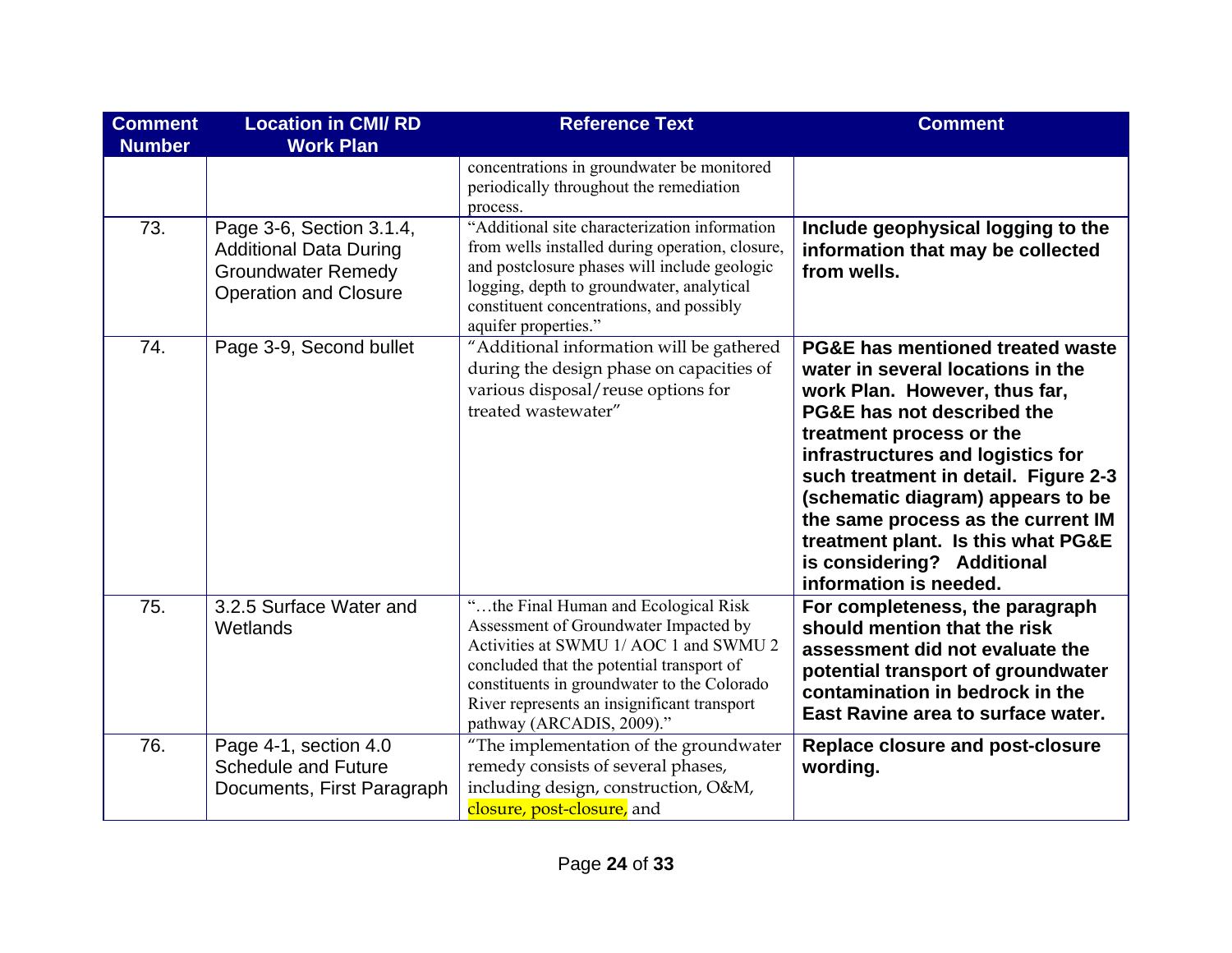| <b>Comment</b><br><b>Number</b> | <b>Location in CMI/RD</b><br><b>Work Plan</b>                                     | <b>Reference Text</b>                                                                                                                                                                                                                                                 | <b>Comment</b>                                                                                                                                                                                                                                                                                                                                                                                                                         |
|---------------------------------|-----------------------------------------------------------------------------------|-----------------------------------------------------------------------------------------------------------------------------------------------------------------------------------------------------------------------------------------------------------------------|----------------------------------------------------------------------------------------------------------------------------------------------------------------------------------------------------------------------------------------------------------------------------------------------------------------------------------------------------------------------------------------------------------------------------------------|
|                                 |                                                                                   | decommissioning of remedial facilities."                                                                                                                                                                                                                              |                                                                                                                                                                                                                                                                                                                                                                                                                                        |
| 77.                             | Page 4-1, section 4.0<br><b>Schedule and Future</b><br>Documents, First Paragraph | "Multiple activities and documents will<br>occur during each phase of the project<br>and any one phase may overlap with<br>other phases of the project; for example,<br>some parts of the remedy may be in start-<br>up while other parts are under<br>construction." | <b>DTSC only envisions some</b><br>construction and decommissioning<br>activities to overlap with<br>operational activities. There<br>should not be any overlap of other<br>phases of the project prior to<br>design approval.                                                                                                                                                                                                         |
| 78.                             | Page 4-1, section 4.0<br><b>Schedule and Future</b><br>Documents, First Paragraph | "At this early stage of project<br>implementation, a timeline for the latter<br>phases of the project is not meaningful."                                                                                                                                             | <b>DTSC disagrees with this</b><br>statement. Like all project<br>planning, an initial project schedule<br>of all phases allows for better<br>planning and tracking of short term<br>goals. DTSC agrees that future<br>changes in the schedule during<br>implementation will be likely, but<br>PG&E should be considering the<br>project in whole and propose short<br>term goals (short term RAOs) as<br>suggested in comments above. |
| 79.                             | Page 4-10, Section 4.3 Key<br>Documents During the<br><b>Construction Phase</b>   | "The Corrective Measure/Remedial Action<br><b>Construction Completion Report may include</b><br>the following elements:"                                                                                                                                              | Change "may" to "will" in the cited<br>sentence. Do the same for Section<br>4.5 as well.                                                                                                                                                                                                                                                                                                                                               |
| 80.                             | Tables 4-1, 4-2, 4-3, 4-4,<br>and $4-5$                                           |                                                                                                                                                                                                                                                                       | These tables provide good<br>summaries of the documents<br>required under its respective<br>programs and requirements<br>(CACA, Consent Decree, and EIR<br>MMRP). DTSC understands that<br><b>PG&amp;E is combining documents</b><br>with similar functions or                                                                                                                                                                         |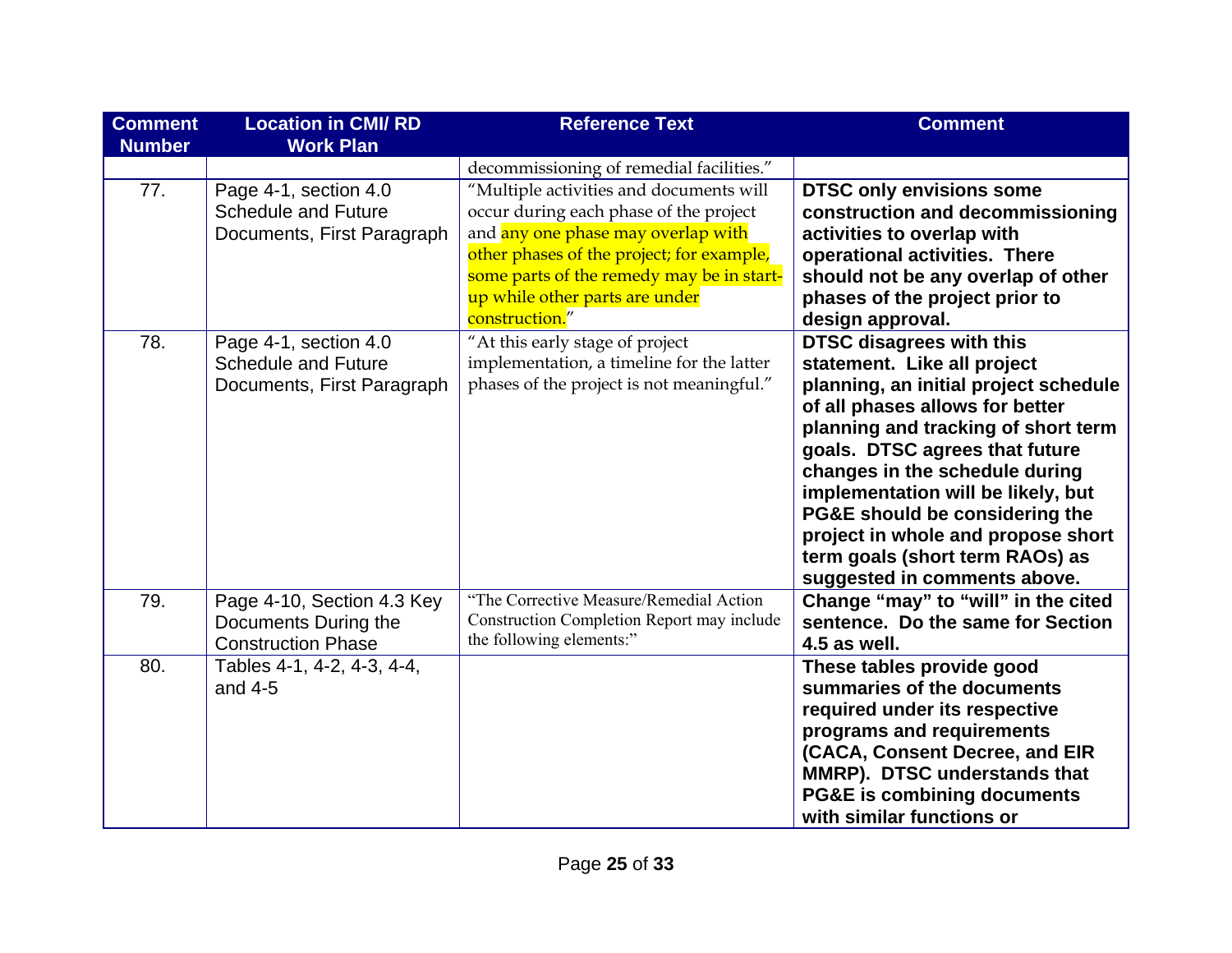| <b>Comment</b><br><b>Number</b> | <b>Location in CMI/RD</b><br><b>Work Plan</b>                                        | <b>Reference Text</b>                | <b>Comment</b>                                                                                                                                                                                                                                                                                                                                                                                                                                                                   |
|---------------------------------|--------------------------------------------------------------------------------------|--------------------------------------|----------------------------------------------------------------------------------------------------------------------------------------------------------------------------------------------------------------------------------------------------------------------------------------------------------------------------------------------------------------------------------------------------------------------------------------------------------------------------------|
|                                 |                                                                                      |                                      | requirements into a single<br>submission to improve review<br>efficiencies. However, to ensure<br>that all requirements are<br>considered and will be submitted in<br>future documents, PG&E should<br>provide a cross reference in Tables<br>4-1 and 4-2 of where in the<br>combined process (Tables 4-3 and<br>4-5) will each of the requirements<br>be fulfilled. Please also propose a<br>schedule for submission of the<br>documents associated with these<br>requirements. |
| 81.                             | Section 4.2 Schedule of Key<br><b>Documents During Design</b><br>Phase and Table 4-3 |                                      | As part of remedy approval, PG&E<br>is required to submit to DTSC an<br>update of the remedy cost estimate<br>with each phase of the design<br>refinement and annually thereafter.<br>PG&E should note this requirement<br>in the CMI/ RD Work Plan.                                                                                                                                                                                                                             |
| 82.                             | Table 4-5, Construction/RA<br>work plan                                              | <b>Construction Contingency Plan</b> | Although a contingency plan for<br>construction related changes is a<br>good idea, PG&E should prepare<br>an operational contingency plan<br>which anticipates various failure<br>modes under operation and<br>maintenance (e.g. lack of plume<br>capture, plume or by-product<br>migration beyond current plume<br>boundaries).                                                                                                                                                 |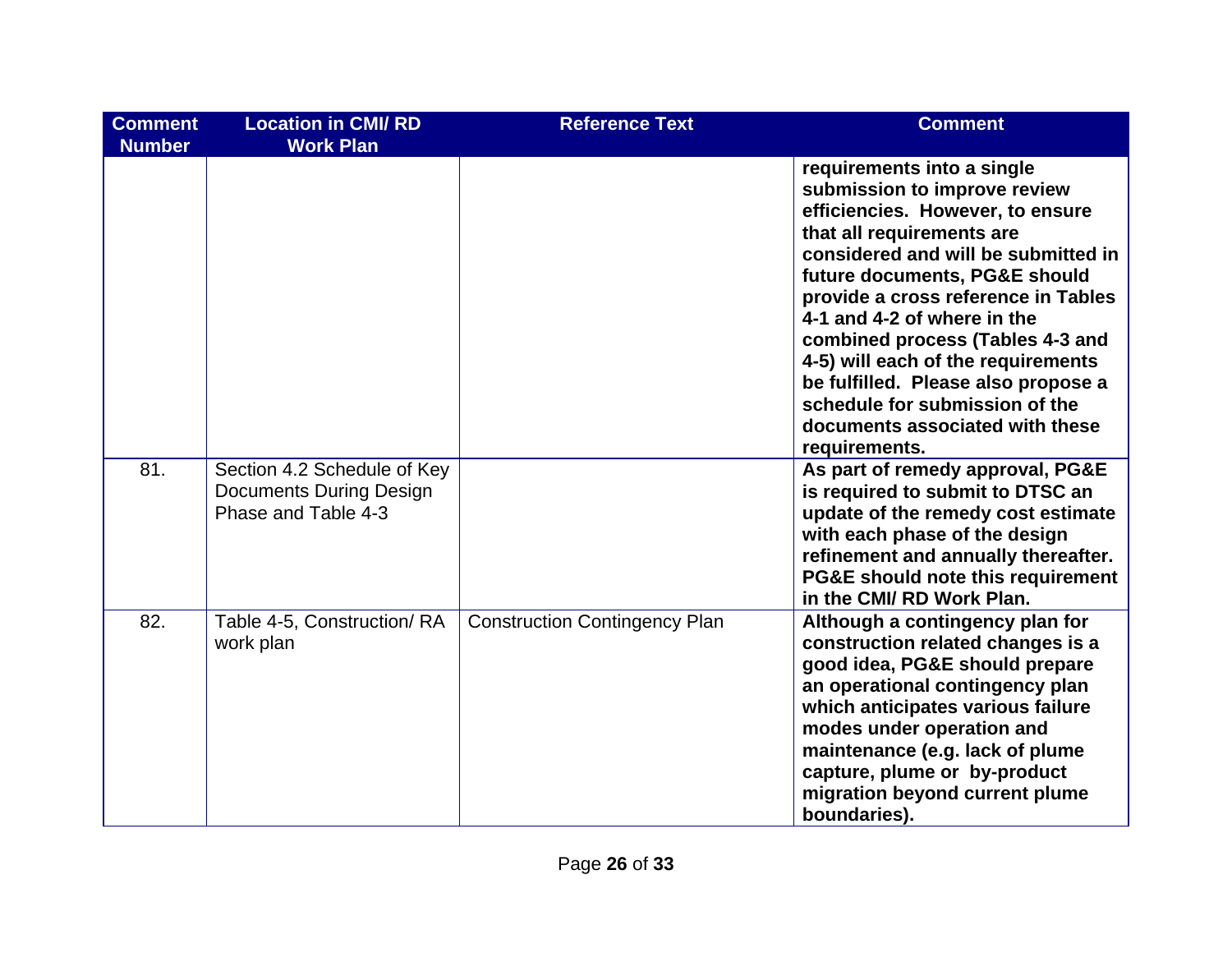| <b>Comment</b><br><b>Number</b> | <b>Location in CMI/RD</b><br><b>Work Plan</b>                      | <b>Reference Text</b>                                                                                                                                                                                                                                                                                                                                                                                                                                             | <b>Comment</b>                                                                                                                                                                                                                                                                                                                                                                                                     |
|---------------------------------|--------------------------------------------------------------------|-------------------------------------------------------------------------------------------------------------------------------------------------------------------------------------------------------------------------------------------------------------------------------------------------------------------------------------------------------------------------------------------------------------------------------------------------------------------|--------------------------------------------------------------------------------------------------------------------------------------------------------------------------------------------------------------------------------------------------------------------------------------------------------------------------------------------------------------------------------------------------------------------|
| 83.                             | Page 4-11, Section 4.4, last<br>paragraph, Section 4.5 and<br>4.6. | " closure of infrastructure determined<br>unnecessary for future operations, and/or<br>partial closure"                                                                                                                                                                                                                                                                                                                                                           | Please refrain from use of closure,<br>partial closure and post closure<br>language due to RCRA regulatory<br>implications of these<br>terminologies.                                                                                                                                                                                                                                                              |
| 84.                             | Page 5-1, Section 5.0, bullet                                      | "Ensure that the geographic location of<br>the target remediation area does not<br>permanently expand following<br>completion of the remedial action."                                                                                                                                                                                                                                                                                                            | The Work Plan should note (in<br>another section) that expanding the<br>plume boundary at any time during<br>remedy implementation will be<br>avoided if possible.                                                                                                                                                                                                                                                 |
| 85.                             | Page 5-1, Section 5.0, last<br>paragraph                           | "The goals of the IM are different from the<br>RAOs because the RAOs were developed<br>based on the conclusions of the RFI/RI,<br>risk assessment, and ARARs<br>identification, which were not complete at<br>the time the IM objectives were defined in<br>2004."                                                                                                                                                                                                | The comparison of the intent and<br>goal of the IM from final remedy is<br>irrelevant. PG&E is correct that the<br>purpose of the IM was to stabilize<br>the hexavalent chromium plume<br>and to keep it away from the<br><b>Colorado River while the final</b><br>remedy can be properly evaluated<br>and selected.                                                                                               |
| 86.                             | Page 5-4, Section 5.2,<br>Example 2                                | "During this period of IRZ construction,<br>which will likely extend over many<br>months, it may not be possible to<br>continuously maintain the required<br>gradient control metrics in all of the IM<br>well pairs. There would still be landward<br>gradients across most of the floodplain,<br>but injection or extraction in the IRZ<br>recirculation wells may affect water<br>levels in one or more of the designated<br>gradient measurement well pairs." | DTSC agrees with PG&E that the IM<br>metric will likely be incompatible to<br>the final remedy. Given that<br>understanding, how can PG&E<br>ensure that there would still be<br>landward gradient when<br>"significant quantity" of water with<br>amendment will be injected along<br><b>National Trails Highway? This</b><br>statement may not be true without<br>proper groundwater modeling and<br>monitoring. |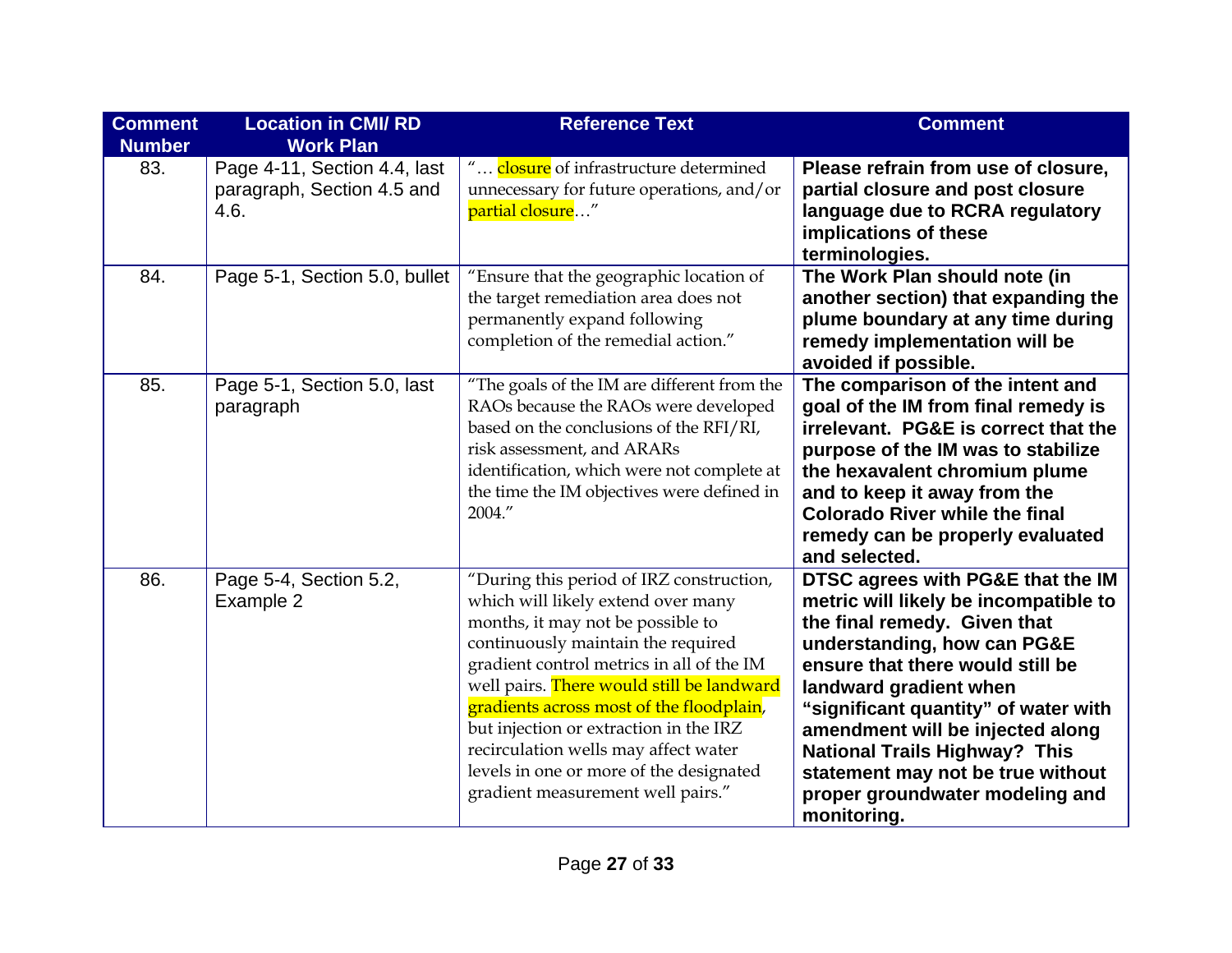| <b>Comment</b><br><b>Number</b> | <b>Location in CMI/RD</b><br><b>Work Plan</b> | <b>Reference Text</b>                                                                                                                                                                                                                                                                                                                                                                                                                                                                                                                                                                                                                                                                                                                                                                                                                                                                                                                                                                                                                 | <b>Comment</b>                                                                                                                                                                                                                                                                                                                                                                                                                                                                                                                                                                                                                                                                                                                                                                                                                                                                                                |
|---------------------------------|-----------------------------------------------|---------------------------------------------------------------------------------------------------------------------------------------------------------------------------------------------------------------------------------------------------------------------------------------------------------------------------------------------------------------------------------------------------------------------------------------------------------------------------------------------------------------------------------------------------------------------------------------------------------------------------------------------------------------------------------------------------------------------------------------------------------------------------------------------------------------------------------------------------------------------------------------------------------------------------------------------------------------------------------------------------------------------------------------|---------------------------------------------------------------------------------------------------------------------------------------------------------------------------------------------------------------------------------------------------------------------------------------------------------------------------------------------------------------------------------------------------------------------------------------------------------------------------------------------------------------------------------------------------------------------------------------------------------------------------------------------------------------------------------------------------------------------------------------------------------------------------------------------------------------------------------------------------------------------------------------------------------------|
| 87.                             | Page 5-5, Section 5.2,<br>Example 5           | "Once carbon has been distributed along<br>the IRZ, it will be necessary to allow<br>some time for the microbes to digest the<br>carbon and create the geochemical<br>reducing conditions needed to remove<br>the chromium. During this time, it is<br>desirable to have a minimal flow of<br>groundwater across the IRZ so that the<br>carbon substrate remains in the target<br>treatment zone rather than being pulled<br>away downgradient. The period of time<br>required for complete development of the<br>IRZ following carbon injection may be<br>weeks to months. During this time,<br>pumping from TW-3D would adversely<br>affect the development of the IRZ by<br>pulling un-amended water through the<br>target treatment zone, particularly in the<br>center portion of the IRZ line. This could<br>result in incomplete distribution of<br>carbon, and therefore only partial<br>treatment, in the central portion of the<br>IRZ, where some of the highest<br>concentrations of Cr(VI) are found in<br>groundwater." | <b>DTSC agrees with PG&amp;E's</b><br>assessment that the operation of<br>the remedial system will require<br>careful planning in a stepwise<br>fashion. Since PG&E agrees in<br>Section 5.3 that a detailed<br>implementation plan with several<br>discreet steps for the remedial<br>system startup is necessary.<br><b>PG&amp;E should layout the</b><br>performance goals for each step<br>that must be achieved prior to the<br>start up of the subsequent step.<br>PG&E must also consider the flow<br>path of the by products as a result<br>of the geochemical changes and<br>provide an equally robust<br>monitoring plan to ensure<br>protection of the river water as well<br>as control of the plume hydraulics<br>during startup. DTSC advises<br>PG&E to provide these procedures<br>in concepts for review as soon as<br>possible and should be considered<br>in the preliminary design phase. |
| 88.                             | Page 5-5, Section 5.2,<br>Example 6           | "The IM treatment process is not<br>designed to remove carbon compounds<br>in the extracted water. Carbon<br>compounds in the IM water could<br>increase fouling of the IM extraction and                                                                                                                                                                                                                                                                                                                                                                                                                                                                                                                                                                                                                                                                                                                                                                                                                                             | DTSC does not disagree with<br>PG&E's assessment that fouling is<br>a real possibility. However, if<br>PG&E is correct in assuming that<br>the carbon compounds in the                                                                                                                                                                                                                                                                                                                                                                                                                                                                                                                                                                                                                                                                                                                                        |
|                                 |                                               | injection wells, potentially reducing the                                                                                                                                                                                                                                                                                                                                                                                                                                                                                                                                                                                                                                                                                                                                                                                                                                                                                                                                                                                             | extracted water can increase                                                                                                                                                                                                                                                                                                                                                                                                                                                                                                                                                                                                                                                                                                                                                                                                                                                                                  |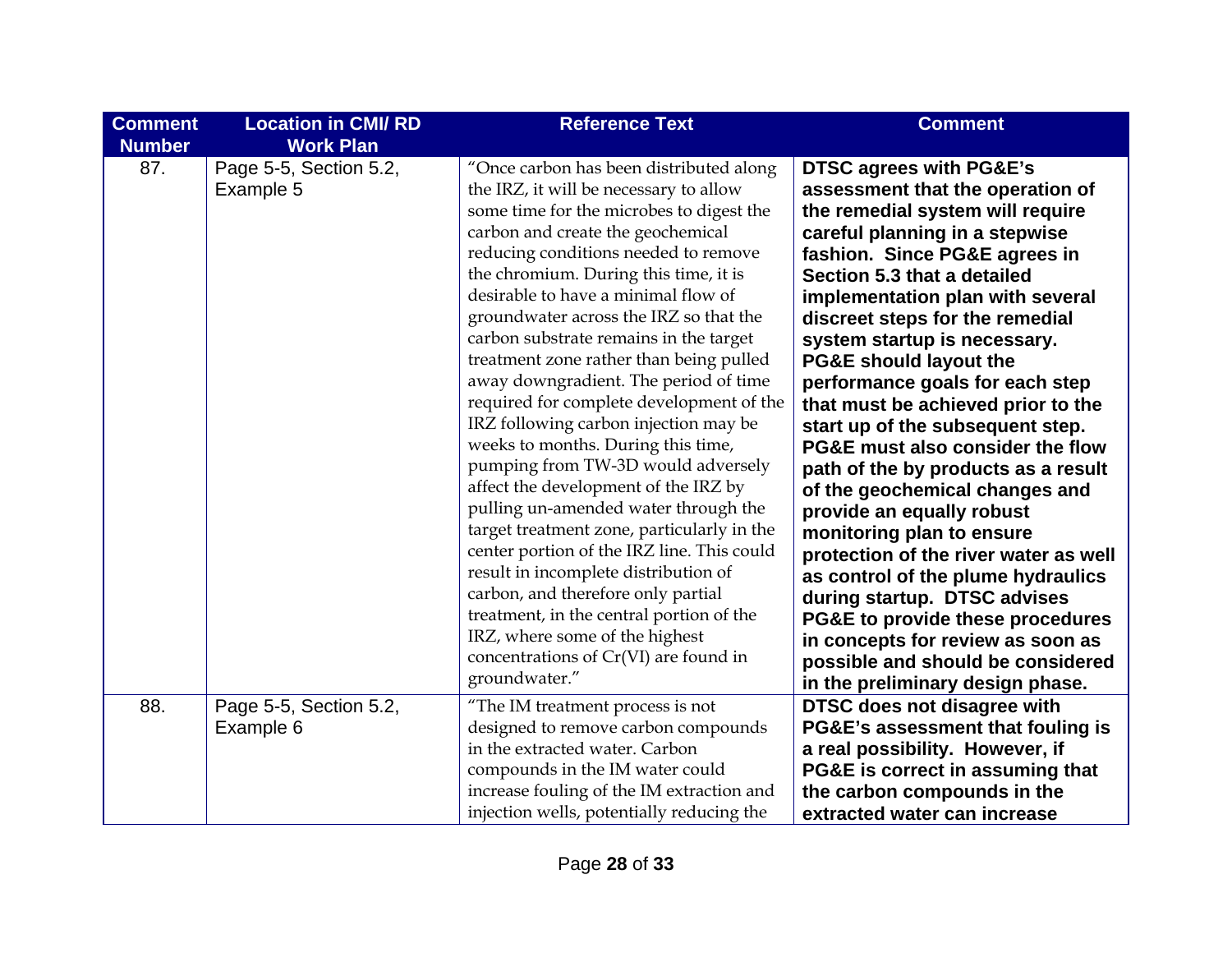| <b>Comment</b><br><b>Number</b> | <b>Location in CMI/RD</b><br><b>Work Plan</b> | <b>Reference Text</b>                                                                                                                                                                                                                                                                                                                                                                                                                               | <b>Comment</b>                                                                                                                                                                                                                                                                                                                                                                                                                                                                                                                                         |
|---------------------------------|-----------------------------------------------|-----------------------------------------------------------------------------------------------------------------------------------------------------------------------------------------------------------------------------------------------------------------------------------------------------------------------------------------------------------------------------------------------------------------------------------------------------|--------------------------------------------------------------------------------------------------------------------------------------------------------------------------------------------------------------------------------------------------------------------------------------------------------------------------------------------------------------------------------------------------------------------------------------------------------------------------------------------------------------------------------------------------------|
|                                 |                                               | effectiveness and capacity of the IM<br>system."                                                                                                                                                                                                                                                                                                                                                                                                    | fouling of the extraction and<br>injection wells, please discuss<br>what steps PG&E will take to<br>eliminate this issue when the entire<br>premise of the selected remedy is<br>to use carbon amendment,<br>extraction and injection wells to<br>effectively remove soluble mass of<br>hexavalent chromium in the<br>groundwater. Please note that<br>PG&E's recommended remedy<br>included extraction by the river's<br>edge which may contain carbon<br>amendment and then injection of<br>amended water to the west of the<br>plume.               |
| 89.                             | Page 5-6, Section 5.4                         | "Other IM monitoring programs (e.g.,<br>PMP, CMP) will be terminated when the<br>agencies determine that the IM, and<br>therefore the IM monitoring programs, is<br>no longer required; similarly, existing<br>contingency plans for the injection well<br>field area, the floodplain area and the<br>Colorado River initiated during the IM<br>will be terminated and replaced by<br>contingency plans appropriate for the<br>groundwater remedy." | Similar to PG&E's discussion on<br>transitioning between IM and final<br>remedy, DTSC will likely require<br><b>PG&amp;E to "transition" the</b><br>monitoring program from IM to final<br>remedy compliance monitoring.<br>Although this concept is<br>appropriate, agencies must review<br>and concur with PG&E's concepts<br>on the final remedy monitoring<br>program before such transition can<br>happen. Please note, as stated<br>above, the monitoring program will<br>likely be tailored to each phase of<br>the project implementation plan |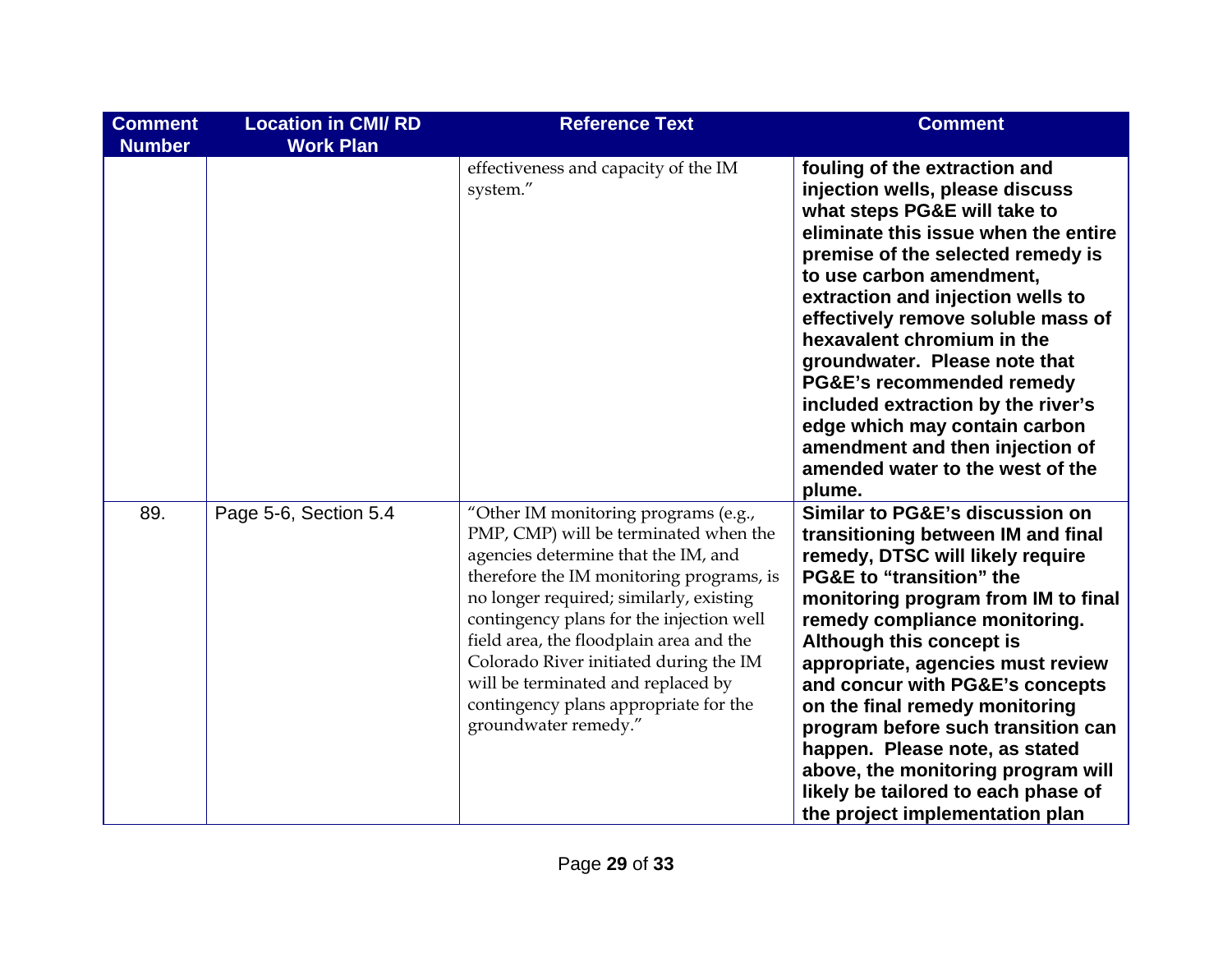| <b>Comment</b><br><b>Number</b> | <b>Location in CMI/RD</b><br><b>Work Plan</b> | <b>Reference Text</b>                                                                                                                                                                                                   | <b>Comment</b>                                                                                                                                                                                                                                                                                                                                                                                                                                                                   |
|---------------------------------|-----------------------------------------------|-------------------------------------------------------------------------------------------------------------------------------------------------------------------------------------------------------------------------|----------------------------------------------------------------------------------------------------------------------------------------------------------------------------------------------------------------------------------------------------------------------------------------------------------------------------------------------------------------------------------------------------------------------------------------------------------------------------------|
|                                 |                                               |                                                                                                                                                                                                                         | since the monitoring needs will<br>likely change with the changing<br>geochemistry.                                                                                                                                                                                                                                                                                                                                                                                              |
| 90.                             | Page 5-6, Section 5.5                         | "IM infrastructure that are not<br>incorporated into the groundwater<br>remedy are expected to be<br>decommissioned following determination<br>by DOI and DTSC that the facilities are<br>not needed to meet the RAOs." | Please note that in conformance<br>with the remedy decision<br>documents, the determination that<br>the IM treatment plan can be<br>decommissioned will be tied to the<br>finding that the remedy is operating<br>properly and successfully, not if<br>the IM facilities are needed to meet<br>RAOs for the final remedy. The<br>cited text should be revised.                                                                                                                   |
| 91.                             | Page 5-7, Second<br>Paragraph                 | "This effort will involve reviewing<br>equipment use and historical spills or<br>leaks to identify potential waste disposal<br>or salvage options."                                                                     | Please be reminded that DTSC had<br>communicated with PG&E that all<br>facilities used for interim measures<br>are to be considered SWMUs under<br><b>Corrective Action and are subject</b><br>to proper evaluation under RCRA<br>standards. Soil sampling beneath<br>and around the IM3 treatment plant<br>will is required in addition to<br>concrete wipe and chip sampling<br>for confirmation. Soil sampling<br>should be included in the proposed<br>decommissioning plan. |
| 92.                             | Page 5-7, Second or Third<br>Paragraph        |                                                                                                                                                                                                                         | Text should be revised to<br>acknowledge the potential for soil<br>waste to be generated and require<br>disposal/treatment.                                                                                                                                                                                                                                                                                                                                                      |
| 93.                             | Page 5-7, Section 5.5.2                       | "The two IM injection wells (IW-02 and IW-                                                                                                                                                                              | Wells decommissioned will also                                                                                                                                                                                                                                                                                                                                                                                                                                                   |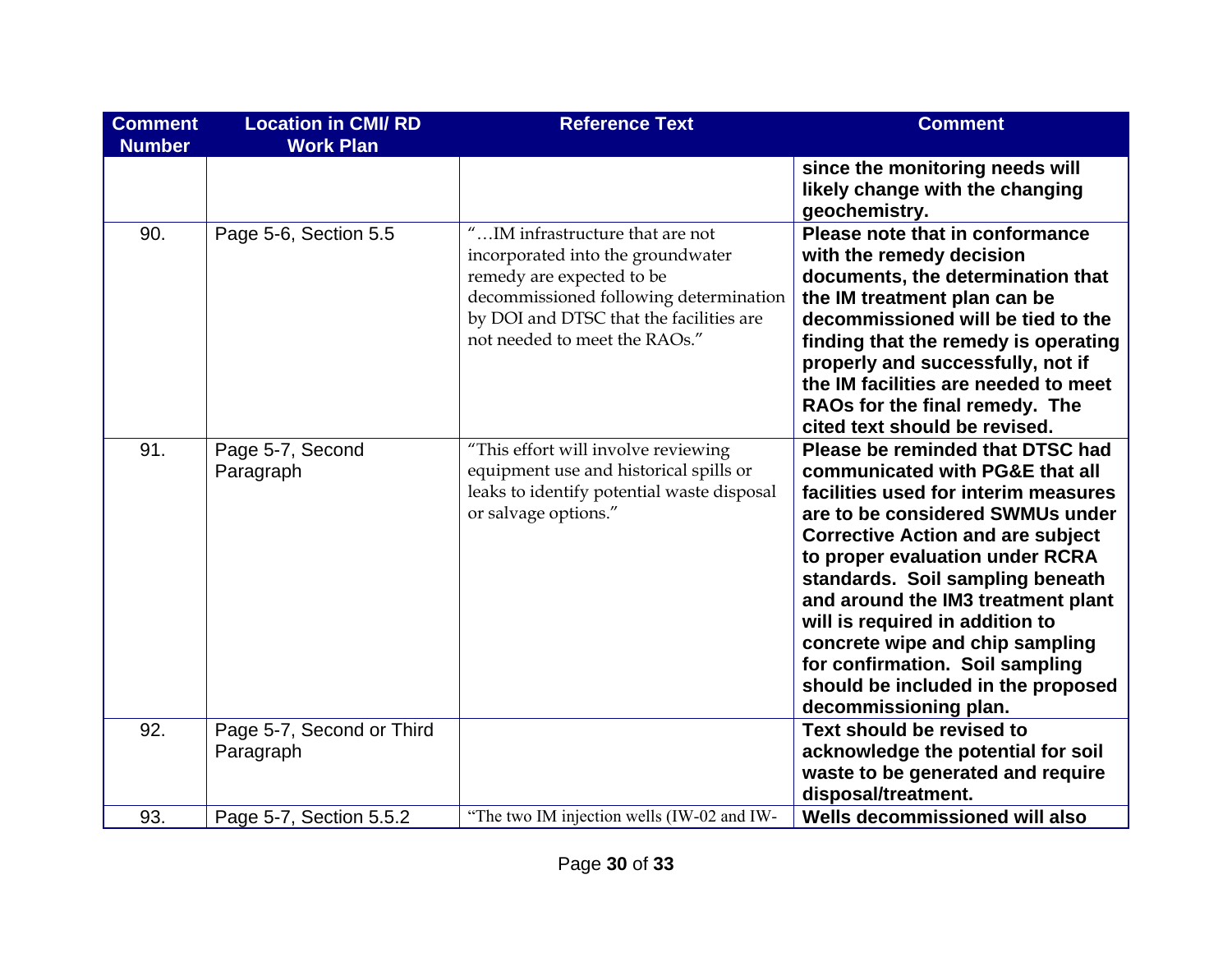| <b>Comment</b><br><b>Number</b> | <b>Location in CMI/RD</b><br><b>Work Plan</b>         | <b>Reference Text</b>                                                                                                                                                                                                       | <b>Comment</b>                                                                                                                                                                                                                                                                                                                                                                                                        |
|---------------------------------|-------------------------------------------------------|-----------------------------------------------------------------------------------------------------------------------------------------------------------------------------------------------------------------------------|-----------------------------------------------------------------------------------------------------------------------------------------------------------------------------------------------------------------------------------------------------------------------------------------------------------------------------------------------------------------------------------------------------------------------|
|                                 |                                                       | 03) and four extraction wells (PE-1, TW-<br>2D, TW-2S, and TW-3D) will be<br>decommissioned using procedures required<br>by San Bernardino County and the California<br>Department of Water Resources."                     | need to follow an approved<br>decommissioning plan. The Work<br>Plan should indicate if the wells<br>cited are currently planned to be<br>reused in the remedy.                                                                                                                                                                                                                                                       |
| 94.                             | Page 5-7, Section 5.5.2                               | "Demolition of brine storage and loading<br>facilities on the MW-20 bench will<br>involve procedures similar to tank<br>demolition at the treatment plant<br>building. Pipelines will be<br>decontaminated as appropriate." | Similar to the IM3 treatment plant,<br><b>DTSC considers the MW-20 bench</b><br>to be a RCRA SWMU under<br>corrective action and should be<br>investigated due to past spills. In<br>addition, since PG&E is<br>contemplating on the reuse of the<br>MW-20 bench for the final remedy,<br>proper sampling and protection of<br>onsite workers should be<br>considered during final remedy<br>construction activities. |
| 95.                             | Page 5-7, Section 5.5.2                               | "Subsurface pipelines from the extraction<br>wells to the treatment plant will likely be<br>abandoned in place following<br>decontamination unless the regulatory<br>agencies or landowner requires removal."               | Soil samples from below potential<br>or known pipeline leaks are<br>requested and should be planned<br>in the revised Work Plan.                                                                                                                                                                                                                                                                                      |
| 96.                             | Page 6-1 to 6-4, Section 6                            |                                                                                                                                                                                                                             | PG&E should submit a proposed<br>schedule for the activities included<br>in the chapter. Furthermore, PG&E<br>should specify what level of<br>stakeholder and agency<br>involvement is anticipated with<br>these activities.                                                                                                                                                                                          |
| 97.                             | <b>Groundwater Model</b><br>Updates, Pages 6-2 to 6-4 |                                                                                                                                                                                                                             | What type of model calibration will<br>be associated with the changes                                                                                                                                                                                                                                                                                                                                                 |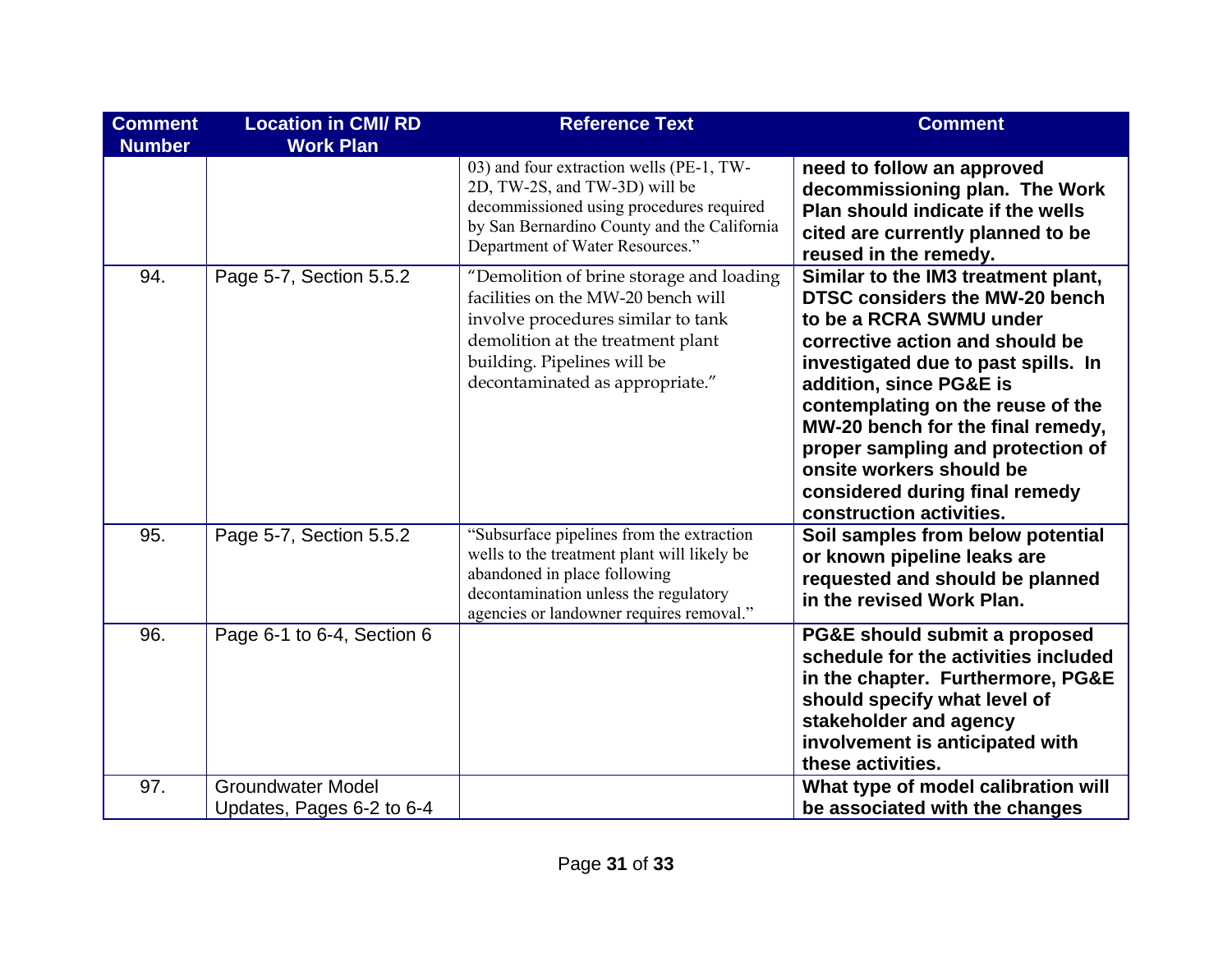| <b>Comment</b><br><b>Number</b> | <b>Location in CMI/RD</b><br><b>Work Plan</b>                                                            | <b>Reference Text</b>                                                                                                                                                                                       | <b>Comment</b>                                                                                                                                                                                                                            |
|---------------------------------|----------------------------------------------------------------------------------------------------------|-------------------------------------------------------------------------------------------------------------------------------------------------------------------------------------------------------------|-------------------------------------------------------------------------------------------------------------------------------------------------------------------------------------------------------------------------------------------|
|                                 |                                                                                                          |                                                                                                                                                                                                             | proposed for the groundwater flow<br>models?                                                                                                                                                                                              |
| 98.                             | 6.3.2 Geochemical<br>Evaluation                                                                          | "The input parameters will be developed from<br>the in-situ pilot test data set collected in the<br>floodplain."<br>"The geochemical model will be calibrated<br>against the existing floodplain data set." | <b>Modeling of amended injection</b><br>wells will occur exclusively in the<br>upland, oxidizing portion of the<br>aquifer. How will the model for the<br>upland area be calibrated?                                                      |
| 99.                             | Page 7-5, section 7.3.7<br>Continuous Optimization of<br>Processes and Resources,<br><b>Third Bullet</b> | Consideration of detailed design<br>specifications vs. performance-based<br>specifications                                                                                                                  | PG&E did not provide any<br>substantive proposal on the<br>reference issue beyond the stated<br>advantage and disadvantage of<br>detailed design specification. What<br>is PG&E's intention regarding this<br>matter?                     |
| 100.                            | Figure 1-2, Groundwater<br><b>Remedy Project Area</b><br>Comment also applies to<br>Figure 5-1           | "The outline of $Cr(VI)$ depicted as greater<br>than 32 µg/L near or under the Colorado<br>River is 80 feet below the bottom<br>elevation of the Colorado River."                                           | The cited text included in the plume<br>boundary legend should be deleted<br>as it is not true within the East<br>Ravine area adjacent to the river.                                                                                      |
| 101.                            | Figure 2-1a, Conceptual<br>Remedy Site Plan California<br>Portion                                        |                                                                                                                                                                                                             | The CMI should indicate why it is<br>necessary to have freshwater and<br>wastewater pipelines located in Bat<br><b>Cave Wash. Are these lines</b><br>redundant and can the waters be<br>transported along the other<br>proposed segments? |
| 102.                            | <b>Figure 2-3, Conceptual</b><br>remedy wastewater<br>treatment schematic<br>diagram                     | "Solids for Disposal" and "Water<br>Storage"                                                                                                                                                                | Should the "Water Storage" box be<br>renamed to "Untreated Wastewater<br>Storage"?                                                                                                                                                        |